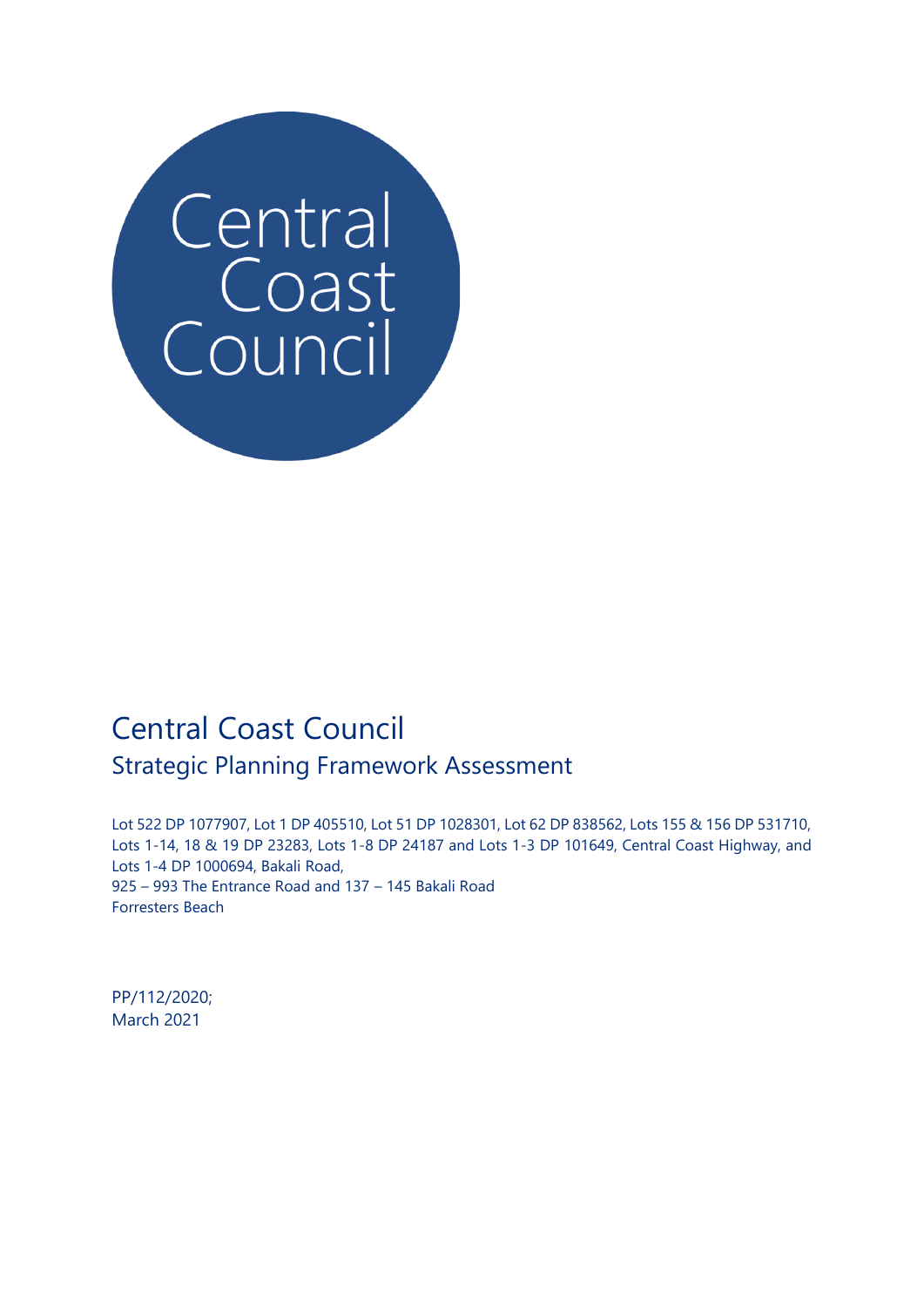## **Central Coast Regional Plan 2036**

The Central Coast Regional Plan (CCRP) 2036 is applicable to the subject land and the proposed rezoning. The Planning Proposal would assist Council in meeting the targets set by the State Government for the provision of housing whilst protecting the environment.

The CCRP provides the basis of planning by the Council and sets out a number of actions. The table below demonstrates that the Planning Proposal is consistent with the relevant actions identified in the CCRP:

| 12   | <b>Direction 12:</b><br><b>Protect and manage environmental values</b>                                                                                                                                                                                                                 |                                                                                                                                                                                                                                                                                                                                              |  |
|------|----------------------------------------------------------------------------------------------------------------------------------------------------------------------------------------------------------------------------------------------------------------------------------------|----------------------------------------------------------------------------------------------------------------------------------------------------------------------------------------------------------------------------------------------------------------------------------------------------------------------------------------------|--|
|      | <b>Action</b>                                                                                                                                                                                                                                                                          | <b>Assessment</b>                                                                                                                                                                                                                                                                                                                            |  |
| 12.1 | Identify terrestrial and aquatic biodiversity<br>and<br>values<br>protect<br>areas<br>of<br>high<br>environmental value to sustain the lifestyle,<br>economic success and environmental health<br>of the region.                                                                       | The land that accommodates the EEC is<br>considered to have high environmental value<br>and is therefore proposed to be protected by<br>including it in the E2 zone.<br>The land that accommodates the EEC is<br>considered to have high environmental value<br>and is therefore proposed to be protected by<br>including it in the E2 zone. |  |
| 12.5 | Sensitively manage natural areas on the<br>fringe of the urban areas and in the west of<br>the<br>region<br>mitigate<br>land<br>to<br>use<br>incompatibility issues and provide important<br>quality of life and tourism benefits for the<br>region.                                   |                                                                                                                                                                                                                                                                                                                                              |  |
| 15   | <b>Direction 15:</b><br>Create a well-planned, compact settlement pattern                                                                                                                                                                                                              |                                                                                                                                                                                                                                                                                                                                              |  |
|      | <b>Action</b>                                                                                                                                                                                                                                                                          | <b>Assessment</b>                                                                                                                                                                                                                                                                                                                            |  |
| 15.1 | Create a well-planned, functional and compact<br>settlement pattern around existing urban and<br>employment areas, the Warnervale-Wadalba<br>release area, the Northern and Southern<br>Growth Corridors, existing rural villages and<br>sites included in an endorsed local strategy. | The subject land is located adjacent to the<br>existing urban area of Forresters Beach. The<br>proposed residential zoned area will not<br>encroach into the environmentally sensitive<br>wetland vegetation.                                                                                                                                |  |
| 15.2 | Ensure the settlement pattern responds to<br>settlement planning principles and does not<br>encroach on sensitive land uses.                                                                                                                                                           | The subject land is located adjacent to the<br>existing urban area of Forresters Beach. The<br>proposed residential zoned area will<br>not<br>encroach into the environmentally sensitive<br>wetland vegetation.                                                                                                                             |  |
| 17   | <b>Direction 17:</b><br>Align land use and infrastructure planning                                                                                                                                                                                                                     |                                                                                                                                                                                                                                                                                                                                              |  |
|      | <b>Action</b>                                                                                                                                                                                                                                                                          | Assessment                                                                                                                                                                                                                                                                                                                                   |  |
| 17.1 | Align land use and infrastructure planning to<br>maximise the use and capacity of existing                                                                                                                                                                                             | The subject land is serviced by existing water<br>and sewerage systems. However due to the<br>increased demand generated by the additional                                                                                                                                                                                                   |  |

*Table 1: Central Coast Regional Plan Assessment*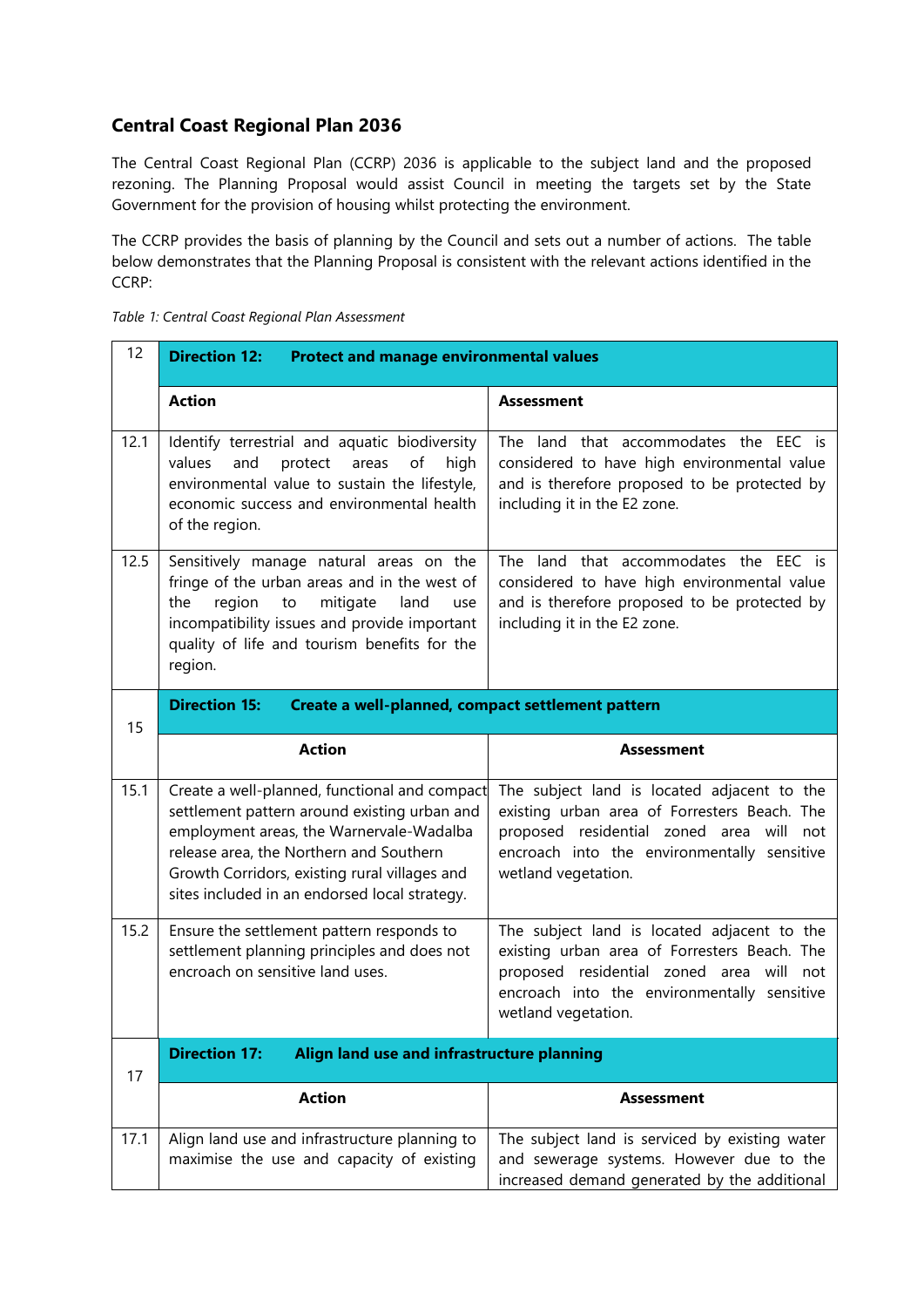|    | infrastructure, and the efficiency of new<br>infrastructure. | future dwellings, the sewage pump station and<br>surrounding mains would be required to be<br>augmented. |
|----|--------------------------------------------------------------|----------------------------------------------------------------------------------------------------------|
| 22 | <b>Direction 22:</b><br>communities                          | Deliver housing in new release areas that are best suited to building new                                |
|    | <b>Action</b>                                                | <b>Assessment</b>                                                                                        |
|    |                                                              |                                                                                                          |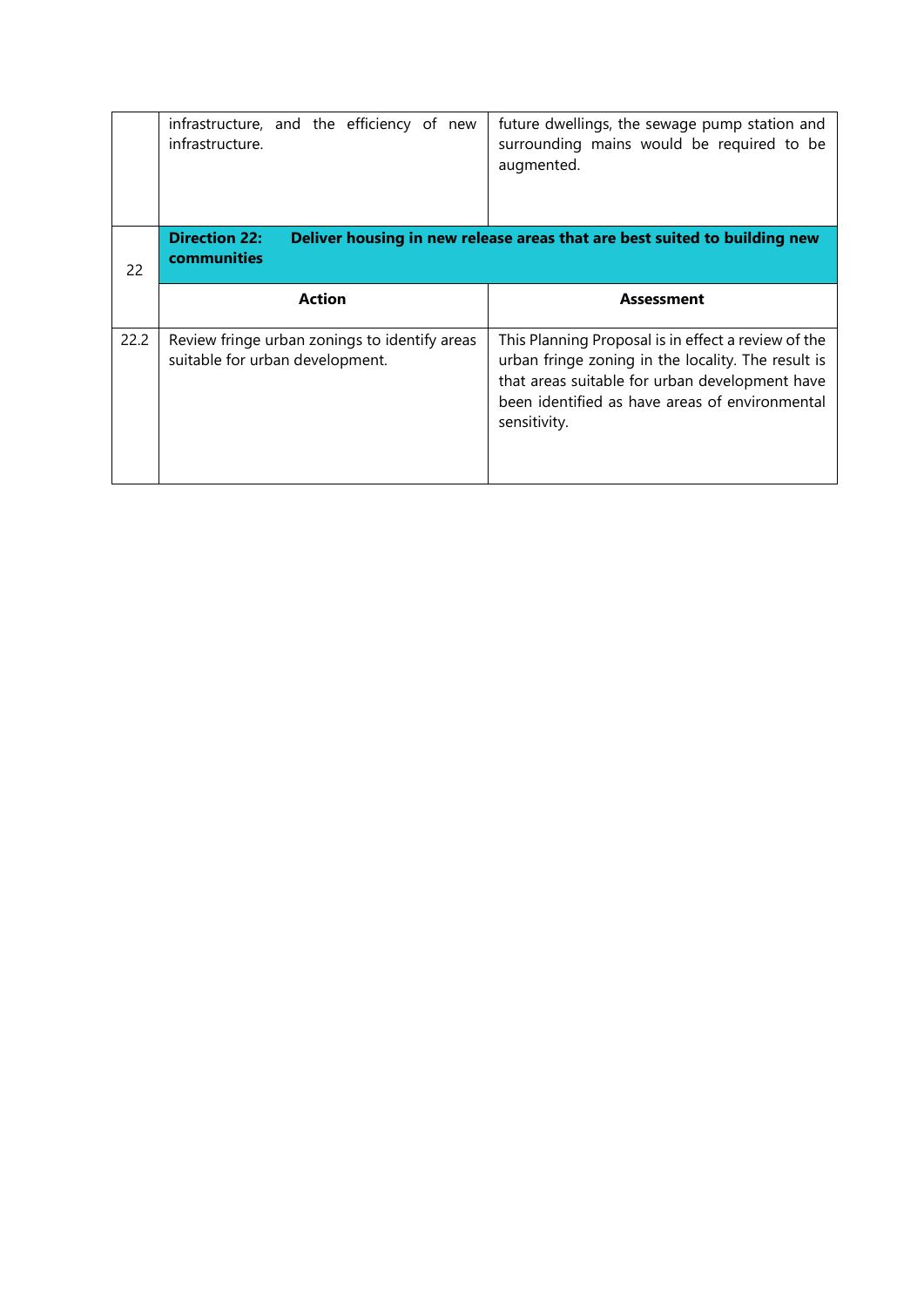## **Central Coast Community Strategic Plan – One: Central Coast**

The Central Coast Community Strategic Plan outlines a set of guiding principles, aspirations and values for the community. These reflect on social, economic, environmental and governance aspects for now and the future.

The following strategies outlined in the Community Strategic Plan are applicable to this Planning Proposal:

| Table 2: Community Strategic Plan Assessment |
|----------------------------------------------|
| Theme - Green                                |

| Focus Area - Cherished and Protected Natural Beauty                                                                                                                                                      |                                                                                                                                                                      |  |  |
|----------------------------------------------------------------------------------------------------------------------------------------------------------------------------------------------------------|----------------------------------------------------------------------------------------------------------------------------------------------------------------------|--|--|
| <b>Strategies</b>                                                                                                                                                                                        | <b>Assessment</b>                                                                                                                                                    |  |  |
| F1 - Protect our rich environmental heritage<br>by conserving beaches, waterways, bushland,<br>wildlife corridors and inland areas and the<br>diversity of local native species.                         | The land that accommodates the EEC is considered<br>to have high environmental value and is therefore<br>proposed to be protected by including it in the E2<br>zone. |  |  |
| F2 - Promote greening and ensure the<br>wellbeing of communities through<br>the<br>protection of local bushland, urban trees, tree<br>canopies and expansion of the Coastal Open<br>Space System. (COSS) | The land that accommodates the EEC is considered<br>to have high environmental value and is therefore<br>proposed to be protected by including it in the E2<br>zone. |  |  |
| <b>Theme - Responsibility</b>                                                                                                                                                                            |                                                                                                                                                                      |  |  |
| Focus Area - Balanced and sustainable development                                                                                                                                                        |                                                                                                                                                                      |  |  |
| <b>Strategies</b>                                                                                                                                                                                        | <b>Assessment</b>                                                                                                                                                    |  |  |
| I2 - Ensure all new developments are well<br>planned with good access to public transport,<br>green space and community facilities and                                                                   | The subject land is adjacent to the Central Coast<br>Highway which is a major arterial road connecting<br>the coastal communities with commercial centres            |  |  |
| support active transport.                                                                                                                                                                                | via a frequent bus service. Good access to open<br>space is satisfied by the provision of a park on the<br>subject land.                                             |  |  |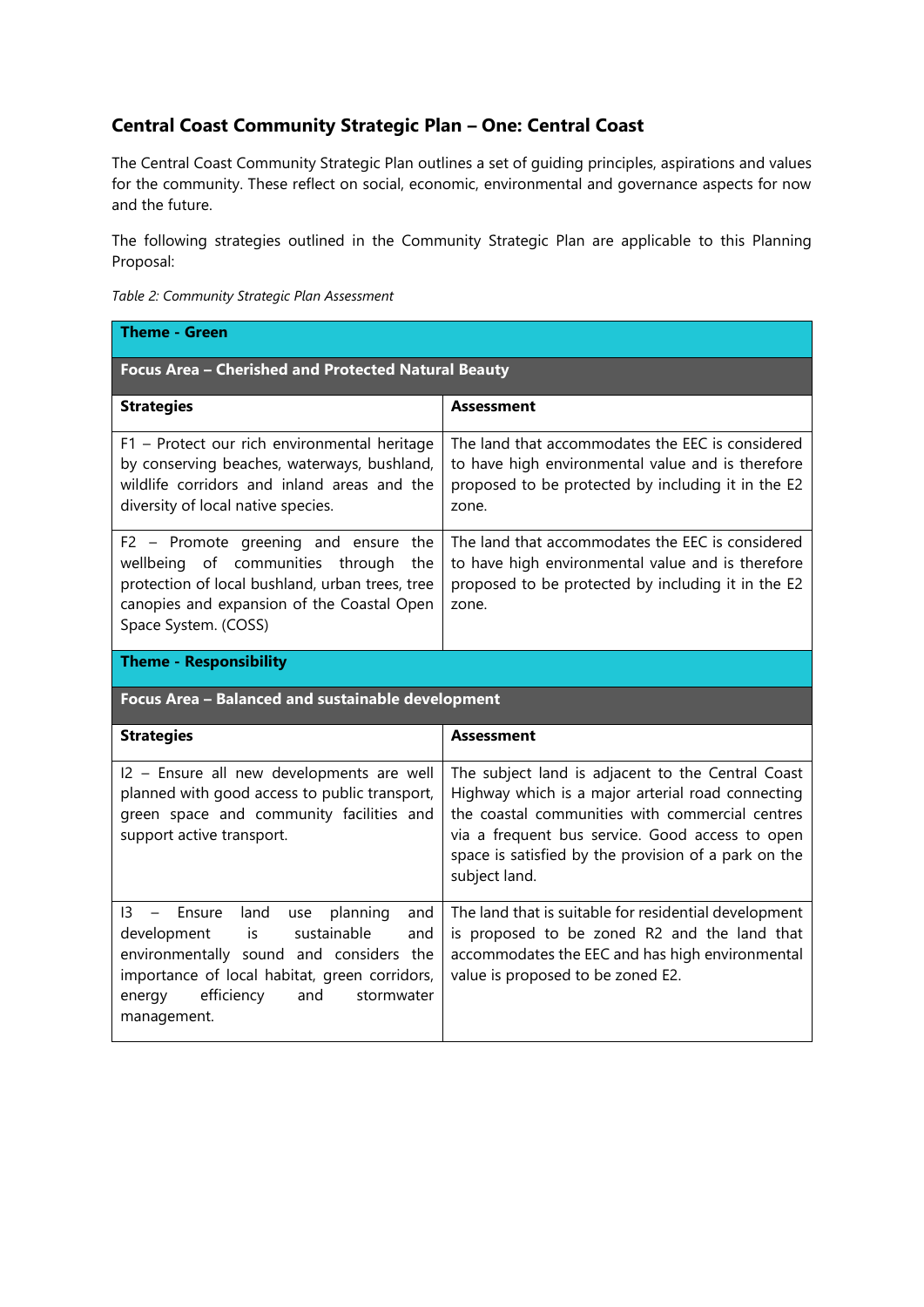## **Local Strategic Planning Statement**

The interim Central Coast Local Strategic Planning Statement (LSPS) sets a clear vision for the future and a proactive framework for delivering a growing and sustainable Region with a strong network of Centres and thriving and connected communities.

One of the Urban Management Strategies is:

*3 Define the Urban Edge - define where urban development should stop and environmental protection starts.*

The land immediately to the north of this site is currently being developed for Residential subdivision, leaving the cleared areas of the subject site the last remaining land suitable for residential development and thus defining the urban edge in this locality. That part of the site with high ecological value is proposed to be zoned E2 Environmental Conservation.

The following priorities outlined in the LSPS are applicable to this Planning Proposal.

*Table 3: Local Strategic Planning Statement Assessment*

|                   | <b>Housing</b>                                                                       |                                                                                                                                                                                                                                                                              |  |  |  |
|-------------------|--------------------------------------------------------------------------------------|------------------------------------------------------------------------------------------------------------------------------------------------------------------------------------------------------------------------------------------------------------------------------|--|--|--|
| 8                 | <b>Priority</b>                                                                      | <b>Assessment</b>                                                                                                                                                                                                                                                            |  |  |  |
|                   | Provide for the housing needs of our<br>growing region                               | The planning proposal seeks to provide low<br>density residential housing to meet the<br>accommodation needs of the community.                                                                                                                                               |  |  |  |
| <b>Open Space</b> |                                                                                      |                                                                                                                                                                                                                                                                              |  |  |  |
| 15                | <b>Priority</b>                                                                      | <b>Assessment</b>                                                                                                                                                                                                                                                            |  |  |  |
|                   | Plan for a hierarchy of recreational open<br>space based on current and future needs | The planning proposal includes a 4000 sqm<br>area of land zoned RE1 Public Recreation<br>which will serve to meet the open space<br>requirements of the community.                                                                                                           |  |  |  |
|                   | <b>Environment</b>                                                                   |                                                                                                                                                                                                                                                                              |  |  |  |
| 24                | <b>Priority</b>                                                                      | <b>Assessment</b>                                                                                                                                                                                                                                                            |  |  |  |
|                   | Map, protect and cherish natural areas and<br>ecosystems                             | The planning proposal seeks to protect the<br>existing wetland vegetation on the site by<br>zoning it to E2 Environmental Conservation<br>and requiring it to be managed in accordance<br>with the Vegetation Management Plan which<br>forms part of the Planning Agreement. |  |  |  |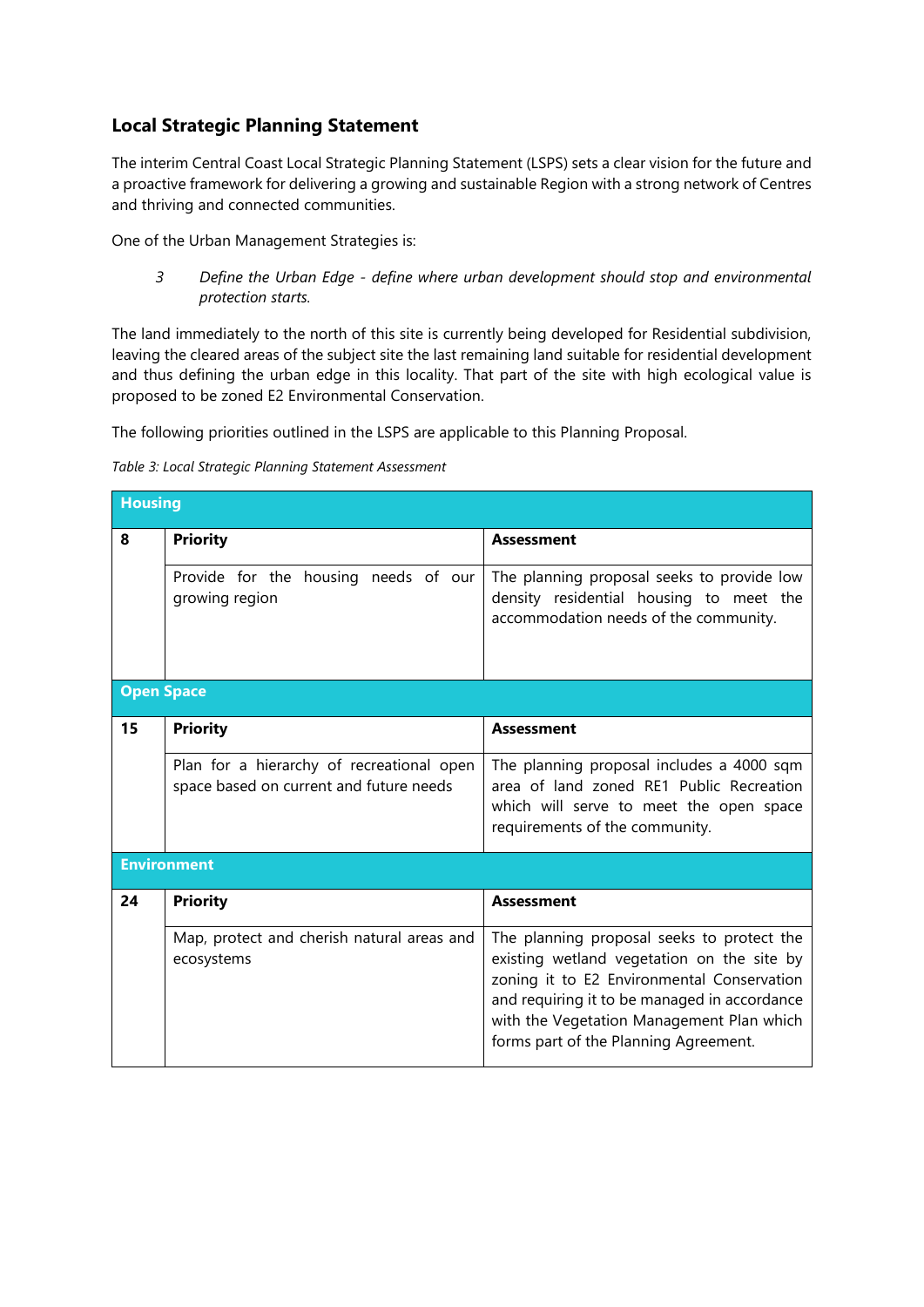# **State Environmental Planning Policies**

The proposal has been considered against the relevant State Environmental Planning Policies (SEPPs) as detailed below.

*Table 4: State Environmental Planning Policy Assessment*

| <b>State Environmental Planning Policy</b>                                                                                                                                                                                                                                                                                                                                                                                                                                                                                                                                                                                                                                                                                                                                                                                  | <b>Comment</b>                                                                                                                                                                                                                                                                                                                                                                                                                                                                                        |
|-----------------------------------------------------------------------------------------------------------------------------------------------------------------------------------------------------------------------------------------------------------------------------------------------------------------------------------------------------------------------------------------------------------------------------------------------------------------------------------------------------------------------------------------------------------------------------------------------------------------------------------------------------------------------------------------------------------------------------------------------------------------------------------------------------------------------------|-------------------------------------------------------------------------------------------------------------------------------------------------------------------------------------------------------------------------------------------------------------------------------------------------------------------------------------------------------------------------------------------------------------------------------------------------------------------------------------------------------|
| SEPP No 19 - Bushland in Urban Areas                                                                                                                                                                                                                                                                                                                                                                                                                                                                                                                                                                                                                                                                                                                                                                                        |                                                                                                                                                                                                                                                                                                                                                                                                                                                                                                       |
| The general aim of this Policy is to protect and<br>preserve bushland within the urban<br>areas<br>referred to in Schedule 1 because of:<br>its value to the community as part of the<br>(a)<br>natural heritage,<br>its aesthetic value, and<br>(b)<br>its value as a recreational, educational and<br>(c)<br>scientific resource.<br>The specific aims of this policy are:<br>protect the remnants<br>(a)<br>to<br>οf<br>plant<br>communities which were once characteristic of<br>land now within an urban area,<br>to retain bushland in parcels of a size and<br>(b)<br>configuration which will enable the existing plant<br>and animal communities to survive in the long<br>term,<br>(c)<br>to protect rare and endangered flora and<br>fauna species,<br>to protect habitats for native flora and<br>(d)<br>fauna, | There is a vegetation community on the subject<br>land that is identified as an Ecologically<br>Endangered Community (EEC). In accordance<br>with SEPP 19 this vegetation is proposed to be<br>protected by being included in zone E2 and<br>retained in parcels of a size which will enable<br>this community to survive in the long term. The<br>existing overland flowpath is proposed to be<br>located within the proposed R2 zone as the<br>flowpath will form part of urban drainage<br>system. |
| to protect wildlife corridors and vegetation<br>(e)<br>links with other nearby bushland,                                                                                                                                                                                                                                                                                                                                                                                                                                                                                                                                                                                                                                                                                                                                    |                                                                                                                                                                                                                                                                                                                                                                                                                                                                                                       |
| to protect bushland as a natural stabiliser<br>(f)<br>of the soil surface,                                                                                                                                                                                                                                                                                                                                                                                                                                                                                                                                                                                                                                                                                                                                                  |                                                                                                                                                                                                                                                                                                                                                                                                                                                                                                       |
| to protect bushland for its scenic values,<br>(g)<br>and to retain the unique visual identity of the<br>landscape,                                                                                                                                                                                                                                                                                                                                                                                                                                                                                                                                                                                                                                                                                                          |                                                                                                                                                                                                                                                                                                                                                                                                                                                                                                       |
| to protect significant geological features,<br>(h)<br>to protect existing landforms, such as<br>(i)<br>drainage<br>lines,<br>natural<br>watercourses<br>and<br>foreshores,                                                                                                                                                                                                                                                                                                                                                                                                                                                                                                                                                                                                                                                  |                                                                                                                                                                                                                                                                                                                                                                                                                                                                                                       |
| to protect archaeological relics,<br>(j)<br>to protect the recreational potential of<br>(k<br>bushland,                                                                                                                                                                                                                                                                                                                                                                                                                                                                                                                                                                                                                                                                                                                     |                                                                                                                                                                                                                                                                                                                                                                                                                                                                                                       |
| to protect the educational potential of<br>(1)<br>bushland,                                                                                                                                                                                                                                                                                                                                                                                                                                                                                                                                                                                                                                                                                                                                                                 |                                                                                                                                                                                                                                                                                                                                                                                                                                                                                                       |
| to maintain bushland in locations which<br>(m)<br>are readily accessible to the community, and<br>to promote the management of bushland<br>(n)<br>in a manner which protects and enhances the                                                                                                                                                                                                                                                                                                                                                                                                                                                                                                                                                                                                                               |                                                                                                                                                                                                                                                                                                                                                                                                                                                                                                       |
| quality of the bushland and facilitates public                                                                                                                                                                                                                                                                                                                                                                                                                                                                                                                                                                                                                                                                                                                                                                              |                                                                                                                                                                                                                                                                                                                                                                                                                                                                                                       |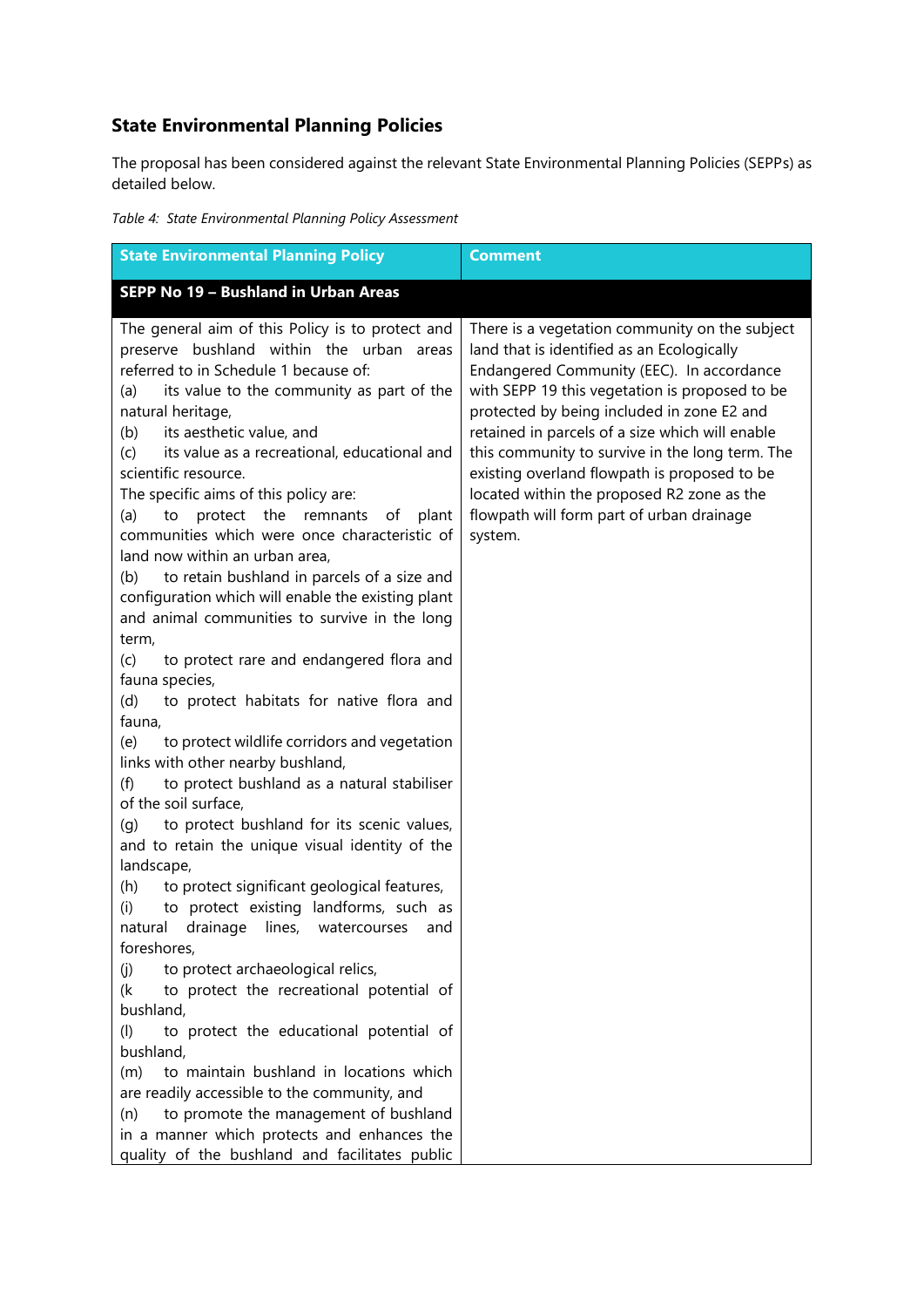| <b>State Environmental Planning Policy</b>                                                                                                                                                                                                                                                                                                                                                                                                                                                                                                                                                                                                                                                                                     | <b>Comment</b>                                                                                                                                                                                                                                                                                                                                                                                                                                                                                                                                                                                                                                                                                                                                                                                                                                                                                                                                                                                                                                                                                  |  |
|--------------------------------------------------------------------------------------------------------------------------------------------------------------------------------------------------------------------------------------------------------------------------------------------------------------------------------------------------------------------------------------------------------------------------------------------------------------------------------------------------------------------------------------------------------------------------------------------------------------------------------------------------------------------------------------------------------------------------------|-------------------------------------------------------------------------------------------------------------------------------------------------------------------------------------------------------------------------------------------------------------------------------------------------------------------------------------------------------------------------------------------------------------------------------------------------------------------------------------------------------------------------------------------------------------------------------------------------------------------------------------------------------------------------------------------------------------------------------------------------------------------------------------------------------------------------------------------------------------------------------------------------------------------------------------------------------------------------------------------------------------------------------------------------------------------------------------------------|--|
| enjoyment of the bushland compatible with its<br>conservation.<br>SEPP No 55 - Remediation of Land                                                                                                                                                                                                                                                                                                                                                                                                                                                                                                                                                                                                                             |                                                                                                                                                                                                                                                                                                                                                                                                                                                                                                                                                                                                                                                                                                                                                                                                                                                                                                                                                                                                                                                                                                 |  |
| remediation<br>Aims<br>the<br>of<br>promote<br>to<br>contaminated land for the purpose of reducing<br>the risk of harm to human health or any other<br>aspect of the environment<br>(b) by specifying when consent is required, and<br>when it is not required, for a remediation<br>work, and<br>by specifying certain considerations that are<br>(c)<br>relevant in rezoning land and in determining<br>development applications in general and<br>development applications for consent to<br>carry out a remediation work in particular,<br>and<br>(d) by requiring that a remediation work meet<br>standards<br>and<br>notification<br>certain<br>requirements.                                                            | Council's aerial photographic record does not<br>show any use being carried out that is listed in<br>Table 1 Contaminated Land Planning Guidelines.<br>However the 1957 and 1964 aerial photos show<br>the existence of several agricultural sheds on the<br>site. The land has since been developed for rural-<br>residential housing.<br>The Urban Capability Assessment, in relation to<br>contamination, concluded that the potential risk<br>of contamination is low as set out below.<br>Based on the site inspection, the desktop study and<br>limited testing it is suggested that the overall<br>potential risk of contamination at the site would<br>be low and contamination is not considered to<br>pose a constraint to the proposed residential<br>development. Removal of asbestos containing<br>material by an accredited hygienist is required and<br>the affected area must be validated following the<br>removal. Screening and off-site disposal of<br>dumped anthropogenic materials within fill<br>material and localised areas across the site will<br>also be required. |  |
| SEPP (Mining Petroleum & Extractive Industries) 2007                                                                                                                                                                                                                                                                                                                                                                                                                                                                                                                                                                                                                                                                           |                                                                                                                                                                                                                                                                                                                                                                                                                                                                                                                                                                                                                                                                                                                                                                                                                                                                                                                                                                                                                                                                                                 |  |
| Aims:<br>(a) to provide for the proper management and<br>development of mineral, petroleum and<br>extractive material resources for the purpose<br>of promoting the social and economic welfare<br>of the State, and<br>(b) to facilitate the orderly and economic use and<br>development of land containing mineral,<br>petroleum and extractive material resources,<br>and<br>(b1)to promote the development of significant<br>mineral resources, and<br>(c) to establish appropriate planning controls to<br>ecologically<br>sustainable<br>encourage<br>development through the environmental<br>assessment, and sustainable management, of<br>development of mineral, petroleum and<br>extractive material resources, and | The subject site is identified as a Future<br>Residential Growth Area on the Future<br>Residential Growth Areas Map.<br>This means that the carrying out of coal seam<br>gas development is prohibited on or under the<br>subject land or within 2 kilometres of the subject<br>land.                                                                                                                                                                                                                                                                                                                                                                                                                                                                                                                                                                                                                                                                                                                                                                                                           |  |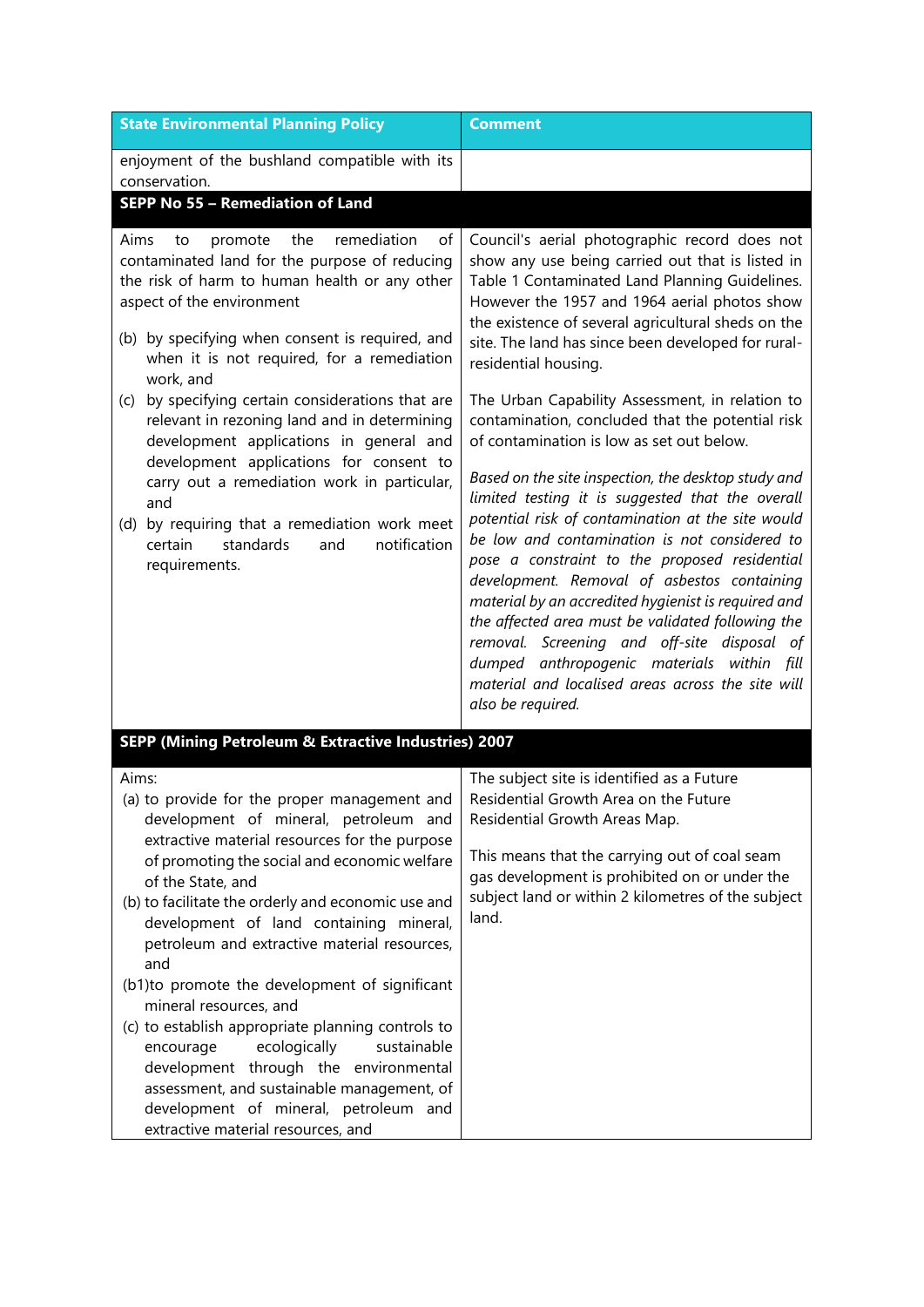| <b>State Environmental Planning Policy</b>                                                                                                                                                                                                                                                                                                                                                                                                                                                      | <b>Comment</b>                                                                                                                                                                                                                                                                                                                                                                                                                                                                                                                                                                                                                                           |
|-------------------------------------------------------------------------------------------------------------------------------------------------------------------------------------------------------------------------------------------------------------------------------------------------------------------------------------------------------------------------------------------------------------------------------------------------------------------------------------------------|----------------------------------------------------------------------------------------------------------------------------------------------------------------------------------------------------------------------------------------------------------------------------------------------------------------------------------------------------------------------------------------------------------------------------------------------------------------------------------------------------------------------------------------------------------------------------------------------------------------------------------------------------------|
| (d) to establish a gateway assessment process for<br>certain mining and petroleum (oil and gas)<br>development:<br>(i) to recognise the importance of agricultural<br>resources, and<br>protection<br>$(ii)$ to<br>of<br>strategic<br>ensure<br>agricultural land and water resources, and<br>(iii) to ensure a balanced use of land by<br>potentially competing industries, and<br>(iv) to provide for the sustainable growth of<br>petroleum<br>and<br>agricultural<br>mining,<br>industries. |                                                                                                                                                                                                                                                                                                                                                                                                                                                                                                                                                                                                                                                          |
| <b>SEPP (Vegetation in Non-Rural Areas) 2017</b>                                                                                                                                                                                                                                                                                                                                                                                                                                                |                                                                                                                                                                                                                                                                                                                                                                                                                                                                                                                                                                                                                                                          |
| The aims of this policy are:<br>(a) to protect the biodiversity values of trees<br>and other vegetation in non-rural areas<br>of the State, and<br>(b) to preserve the amenity of non-rural<br>areas of the<br>State through<br>the<br>preservation<br>of<br>and<br>other<br>trees<br>vegetation.                                                                                                                                                                                               | There is a vegetation community on the subject<br>land that is identified as an Ecologically<br>Endangered Community (EEC). This vegetation<br>is proposed to be protected by being included<br>in zone E2 and retained in parcels of a size<br>which will enable this community to survive in<br>the long term. Other vegetation in the proposed<br>R2 zoned land is isolated and in poor condition<br>so is considered acceptable to be included in<br>the R2 zone.                                                                                                                                                                                    |
| <b>SEPP (Coastal Management) 2018</b>                                                                                                                                                                                                                                                                                                                                                                                                                                                           |                                                                                                                                                                                                                                                                                                                                                                                                                                                                                                                                                                                                                                                          |
| The aim of this Policy is promote an integrated<br>and co-ordinated approach to land use<br>planning in the coastal zone in a manner<br>consistent with the objects of the Coastal<br>Management Act 2016 by:                                                                                                                                                                                                                                                                                   | The southern part of the subject land (part of Lot<br>1 DP 1000694 and Lots 1-8 DP 23283) is located<br>within the Coastal Environment Area. Consent<br>must not be granted for development within this<br>area if the proposed development is likely to<br>cause adverse impacts on:                                                                                                                                                                                                                                                                                                                                                                    |
| (a) managing development in the coastal zone<br>and protecting the environmental assets of the<br>coast, and<br>(b) establishing a framework for land use<br>planning to guide decision-making in the coastal<br>zone, and<br>(c) mapping the 4 coastal management areas<br>which comprise the NSW coastal zone, in<br>accordance with the definitions in the Coastal<br>Management Act 2016.                                                                                                   | the integrity and resilience of the<br>biophysical, hydrological and ecological<br>environment;<br>coastal environmental values and natural<br>coastal processes;<br>the water quality, in particular the<br>cumulative impacts on the sensitive<br>coastal lakes, [in this case Wamberal<br>Lagoon];<br>marine vegetation, native vegetation and<br>fauna and their habitats;<br>Aboriginal cultural heritage, practices<br>and places.<br>The rezoning of the 8 existing lots fronting the<br>Central Coast Highway to R2 reflects the existing<br>subdivision and is considered consistent with the<br>SEPP. The rezoning of Lot 1 DP 1000694 and the |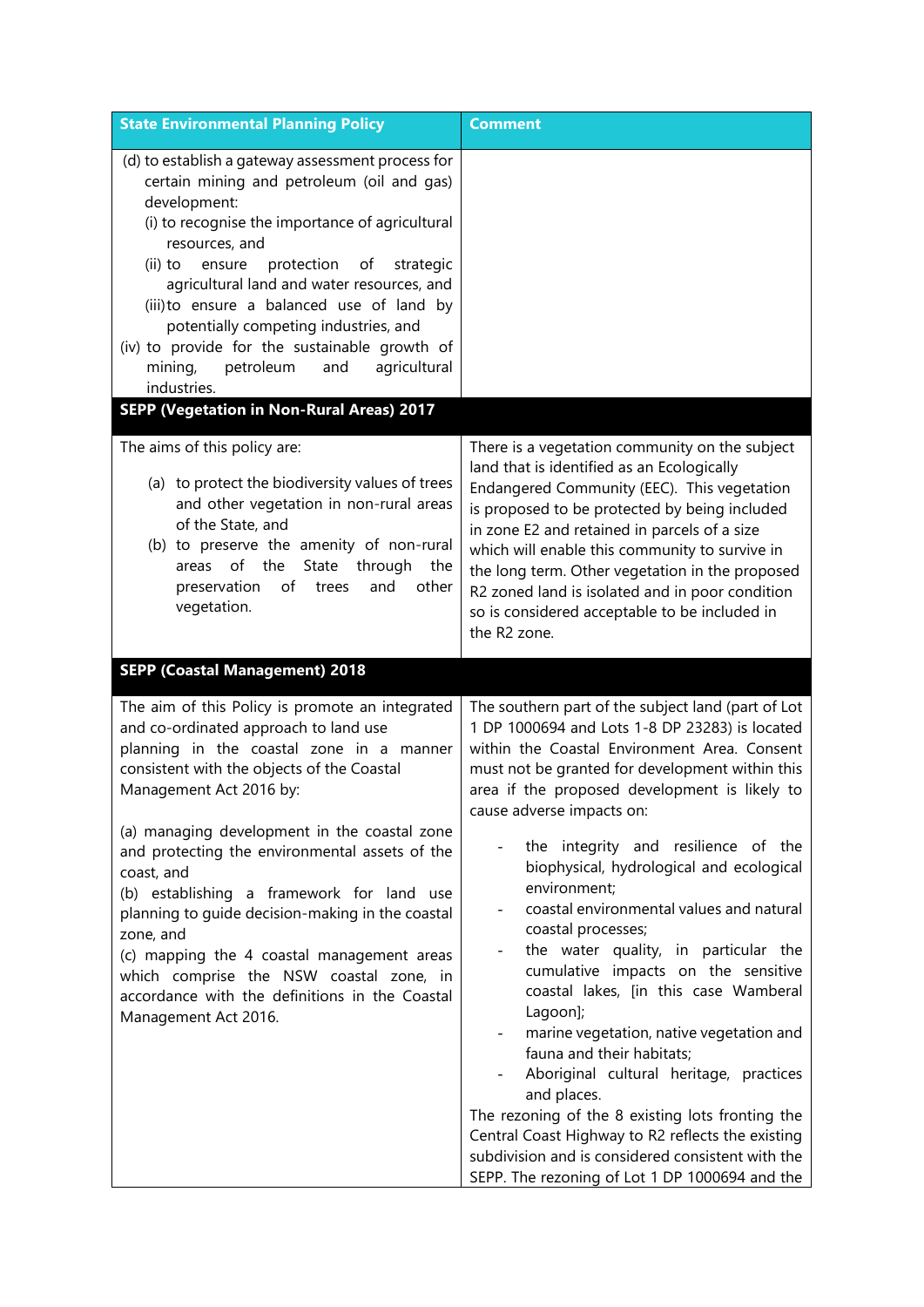| <b>State Environmental Planning Policy</b>                                                                                                                                                                                                                        | <b>Comment</b>                                                                                                                                                                                                                                                                                                                                                                                                                                            |
|-------------------------------------------------------------------------------------------------------------------------------------------------------------------------------------------------------------------------------------------------------------------|-----------------------------------------------------------------------------------------------------------------------------------------------------------------------------------------------------------------------------------------------------------------------------------------------------------------------------------------------------------------------------------------------------------------------------------------------------------|
|                                                                                                                                                                                                                                                                   | resultant subdivision would not adversely affect<br>significant stands of vegetation or adversely<br>impact on the visual quality of the coastal zone in<br>this locality. Future development would be<br>required to comply with Council's requirement to<br>detain stormwater on-site so runoff is released at<br>pre-development flows thus ensuring no adverse<br>effect on Wamberal Lagoon.<br>The Planning Proposal is consistent with the<br>SEPP. |
| <b>SEPP (Koala Habitat Protection) 2020</b>                                                                                                                                                                                                                       |                                                                                                                                                                                                                                                                                                                                                                                                                                                           |
| Aims to encourage the conservation and<br>management of areas of natural vegetation that<br>provide habitat for koalas to support a<br>permanent free-living population over their<br>present range and reverse the current trend of<br>koala population decline. | Even though the land contains tree species listed<br>in the SEPP. The Flora and Fauna Assessment<br>Report found that the site does not form a core<br>koala habitat.                                                                                                                                                                                                                                                                                     |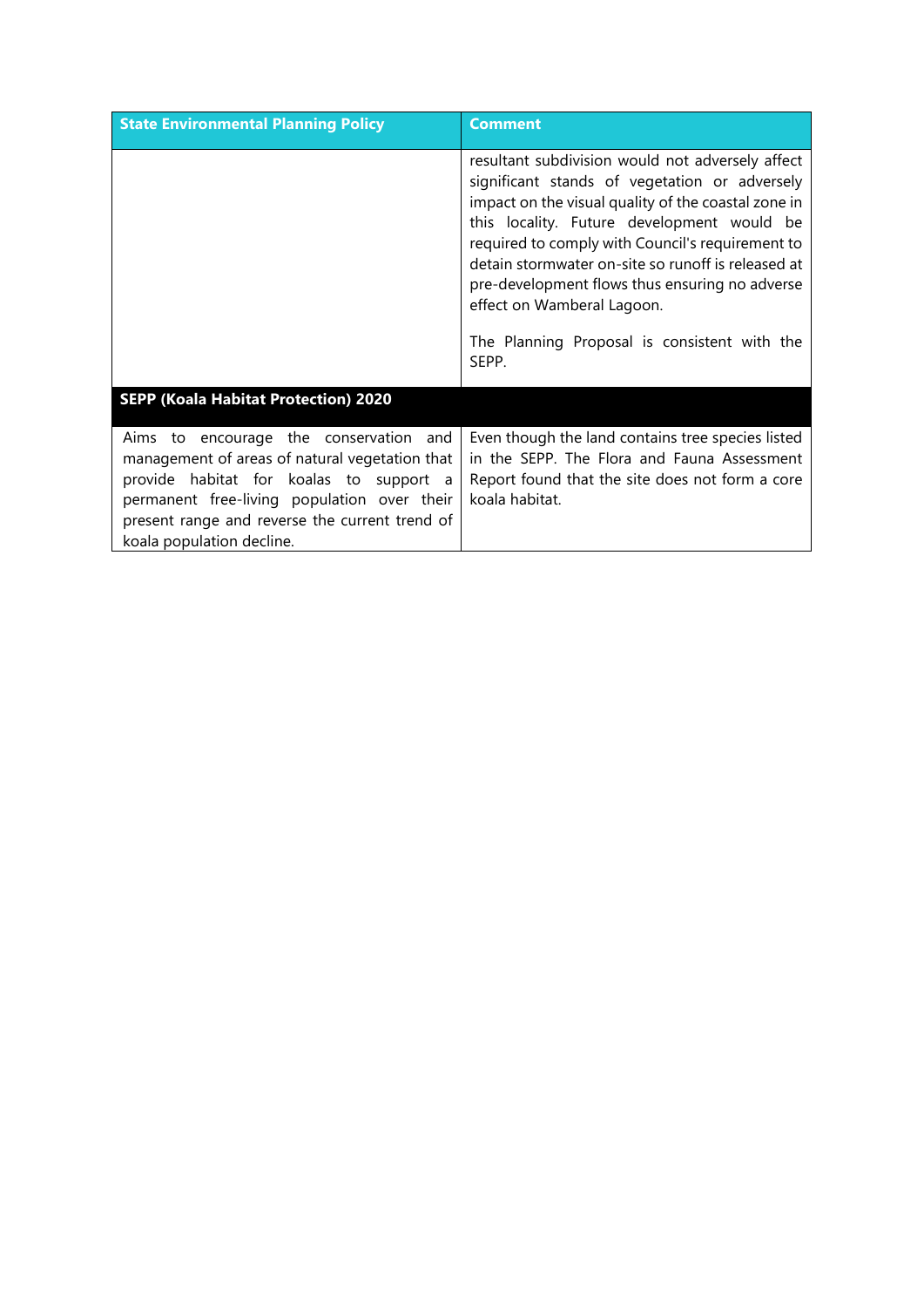## **Section 9.1 Ministerial Directions**

The proposal has been considered against the relevant Ministerial Directions as summarised below, and assessed in further detail in table 6.

*Table 5 Section 9.1 Ministerial Direction Summary*

| No. | <b>Direction</b>                                                                              | <b>Applicable</b> | <b>Consistent</b> |
|-----|-----------------------------------------------------------------------------------------------|-------------------|-------------------|
|     | <b>Employment &amp; Resources</b>                                                             |                   |                   |
| 1.1 | <b>Business &amp; Industrial Zones</b>                                                        | N                 | N/A               |
| 1.2 | <b>Rural Zones</b>                                                                            | N                 | N/A               |
| 1.3 | Mining, Petroleum Production and Extractive<br>Industries                                     | N                 | N/A               |
| 1.4 | Oyster Aquaculture                                                                            | N                 | N/A               |
| 1.5 | <b>Rural Lands</b>                                                                            | Y                 | Υ                 |
|     | <b>Environment &amp; Heritage</b>                                                             |                   |                   |
| 2.1 | <b>Environmental Protection Zones</b>                                                         | Y                 | Y                 |
| 2.2 | <b>Coastal Protection</b>                                                                     | Y                 | $\mathsf{N}$      |
| 2.3 | Heritage Conservation                                                                         | Y                 | Υ                 |
| 2.4 | <b>Recreation Vehicle Areas</b>                                                               | N                 | N/A               |
| 2.5 | Application of E2 and E3<br>Zones<br>and<br>Environmental Overlays in Far North Coast<br>LEPs | N                 | N/A               |
| 2.6 | Remediation of Contaminated Land                                                              | Υ                 | Y                 |
|     | Housing, Infrastructure & Urban Development                                                   |                   |                   |
| 3.1 | <b>Residential Zones</b>                                                                      | Υ                 | N                 |
| 3.2 | Parks and Manufactured Home<br>Caravan<br>Estates                                             | $\mathsf{N}$      | N/A               |
| 3.3 | Home Occupations                                                                              | Υ                 | Y                 |
| 3.4 | Integrating Land Use & Transport                                                              | Υ                 | Y                 |
| 3.5 | Development Near Licensed Aerodromes                                                          | $\mathsf{N}$      | N/A               |
| 3.6 | <b>Shooting Ranges</b>                                                                        | ${\sf N}$         | N/A               |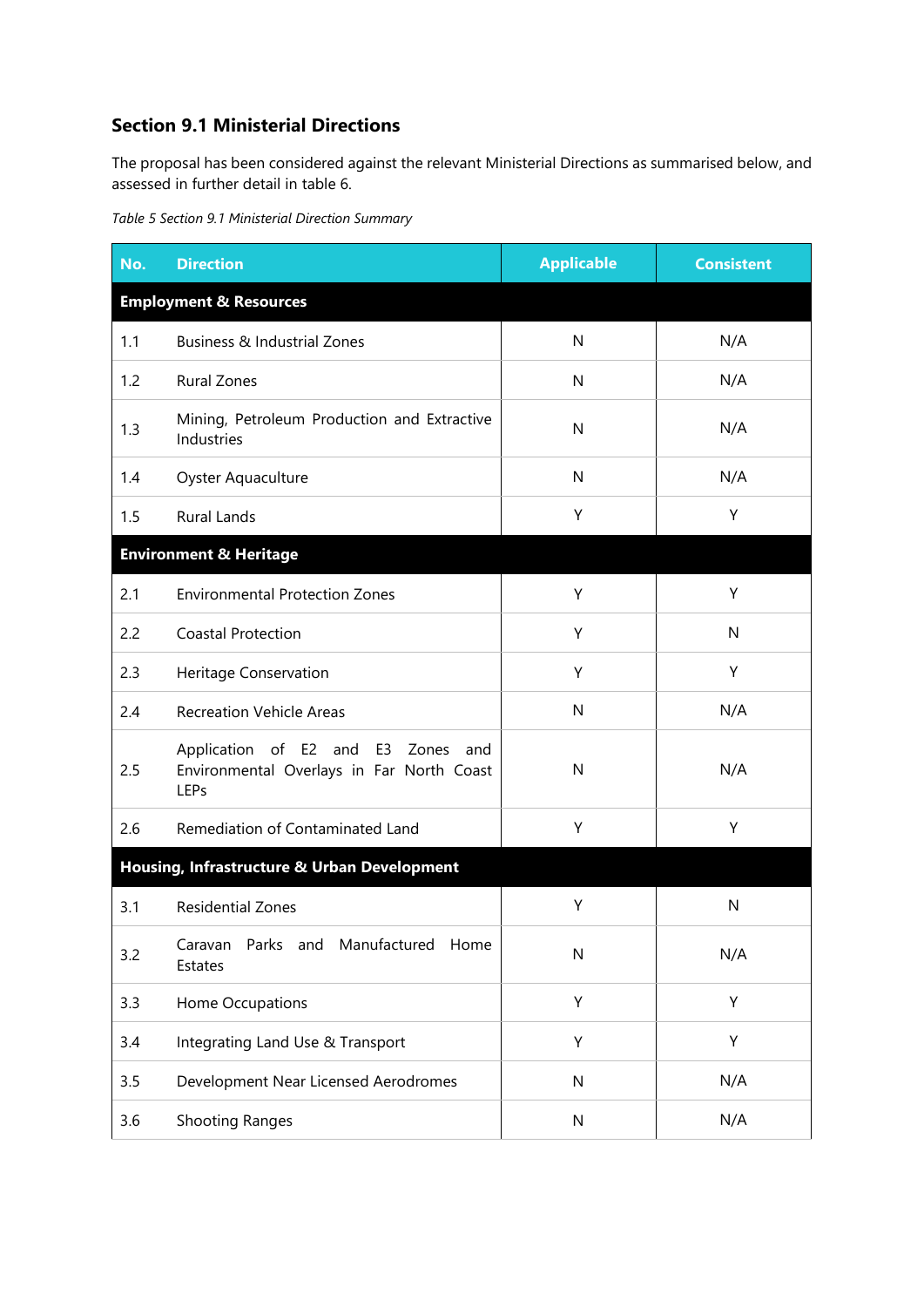| No.  | <b>Direction</b>                                                                                        | <b>Applicable</b> | <b>Consistent</b> |
|------|---------------------------------------------------------------------------------------------------------|-------------------|-------------------|
| 3.7  | Reduction in non-hosted short-term rental<br>accommodation period                                       | N                 | N/A               |
|      | <b>Hazard &amp; Risk</b>                                                                                |                   |                   |
| 4.1  | <b>Acid Sulfate Soils</b>                                                                               | Υ                 | Υ                 |
| 4.2  | Mine Subsidence and Unstable Land                                                                       | N                 | N/A               |
| 4.3  | Flood Prone Land                                                                                        | Y                 | Y                 |
| 4.4  | Planning for Bushfire Protection                                                                        | Υ                 | Υ                 |
|      | <b>Regional Planning</b>                                                                                |                   |                   |
| 5.2  | Sydney Drinking Water Catchments                                                                        | N                 | N/A               |
| 5.3  | Farmland of State and Regional Significance<br>on the NSW Far North Coast                               | N                 | N/A               |
| 5.4  | Commercial and Retail Development along the<br>Pacific Highway, North Coast                             | N                 | N/A               |
| 5.8  | Sydney's Second Airport: Badgery's Creek:                                                               | N                 | N/A               |
| 5.9  | North West Rail Link Corridor Strategy                                                                  | N                 | N/A               |
| 5.10 | Implementation of Regional Plans                                                                        | Y                 | Y                 |
| 5.11 | Development of Aboriginal Land Council lands                                                            | N                 | N/A               |
|      | <b>Local Plan Making</b>                                                                                |                   |                   |
| 6.1  | Approval and Referral Requirements                                                                      | Y                 | Υ                 |
| 6.2  | Reserving Land for Public Purposes                                                                      | Υ                 | Υ                 |
| 6.3  | Site Specific Provisions                                                                                | Υ                 | Υ                 |
|      | <b>Metropolitan Planning</b>                                                                            |                   |                   |
| 7.1  | Implementation of A Plan for Growing Sydney                                                             | ${\sf N}$         | N/A               |
| 7.2  | Implementation of Greater Macarthur Land<br>Release Investigation                                       | N                 | N/A               |
| 7.3  | Parramatta Road Corridor Urban<br><b>Transformation Strategy</b>                                        | N                 | N/A               |
| 7.4  | Implementation of North West Priority<br>Growth Area Land Use and Infrastructure<br>Implementation Plan | N                 | N/A               |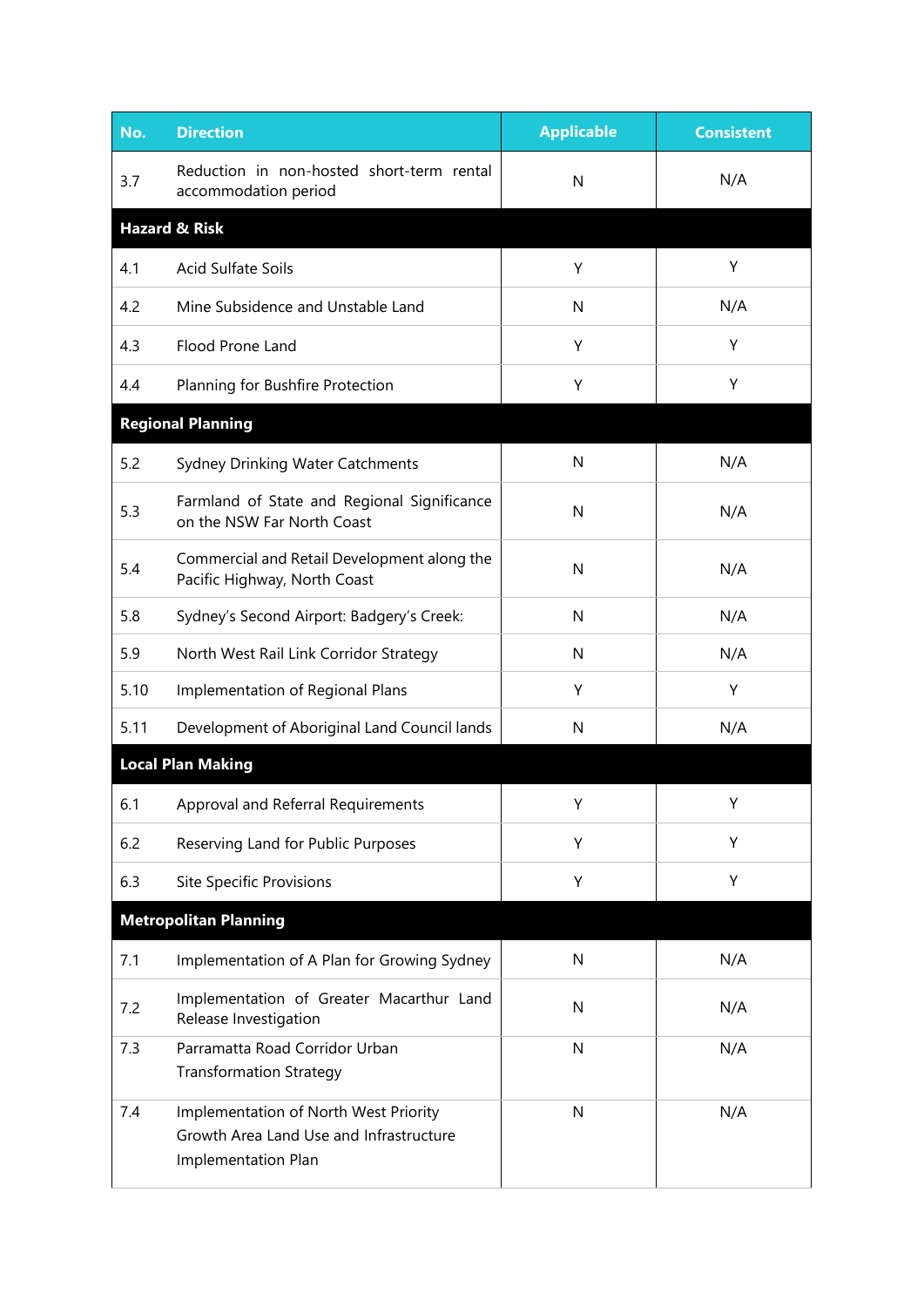| No.  | <b>Direction</b>                                                                                                        | <b>Applicable</b> | <b>Consistent</b> |
|------|-------------------------------------------------------------------------------------------------------------------------|-------------------|-------------------|
| 7.5  | Implementation of Greater Parramatta Priority<br>Growth Area Interim Land Use and<br>Infrastructure Implementation Plan | N                 | N/A               |
| 7.6  | Implementation of Wilton Priority Growth<br>Area Interim Land Use and Infrastructure<br>Implementation Plan             | N                 | N/A               |
| 7.7  | Implementation of Glenfield to Macarthur<br>Urban Renewal Corridor                                                      | N                 | N/A               |
| 7.8  | Implementation of Western Sydney<br>Aerotropolis Interim Land Use and<br>Infrastructure Implementation Plan             | N                 | N/A               |
| 7.9  | Implementation of Bayside West Precincts<br>2036 Plan                                                                   | N                 | N/A               |
| 7.10 | Implementation of Planning Principles for the<br><b>Cooks Cove Precinct</b>                                             | $\mathsf{N}$      | N/A               |
| 7.11 | Implementation of St Leonards and Crows<br>Nest Plan 2036                                                               | N                 | N/A               |
| 7.12 | Implementation of Greater Macarthur 2040                                                                                | N                 | N/A               |
| 7.13 | Implementation of Pyrmont Peninsula Place<br>Strategy                                                                   | $\mathsf{N}$      | N/A               |

#### *Table 6: Section 9.1 Ministerial Direction Assessment*

| <b>Direction</b>                                                                                                                                                                                                                                                                                | <b>Comment</b>                                                                                                                                                                                                                                                           |
|-------------------------------------------------------------------------------------------------------------------------------------------------------------------------------------------------------------------------------------------------------------------------------------------------|--------------------------------------------------------------------------------------------------------------------------------------------------------------------------------------------------------------------------------------------------------------------------|
| <b>Employment &amp; Resources</b>                                                                                                                                                                                                                                                               |                                                                                                                                                                                                                                                                          |
| 1.5 Rural Lands                                                                                                                                                                                                                                                                                 |                                                                                                                                                                                                                                                                          |
| Aims to protect the agricultural production value of<br>land, facilitate the economic use and<br>rural<br>development of rural lands, assist in the proper<br>management, development and protection of rural<br>lands, minimise the potential for land fragmentation<br>and land use conflict. | The subject land is within an environmental<br>protection zone and is currently used for rural<br>residential purposes.<br>The Planning Proposal seeks to zone the land to R2<br>Density Residential, E2 Environmental<br>Low<br>Conservation and RE1 Public Recreation. |
| Applies when a relevant planning authority prepares<br>a planning proposal that will affect land within an<br>existing or proposed rural or environmental<br>protection zone or changes the existing minimum lot                                                                                | The environmental value of the site is proposed to be<br>protected as the vegetated wetland on the western                                                                                                                                                               |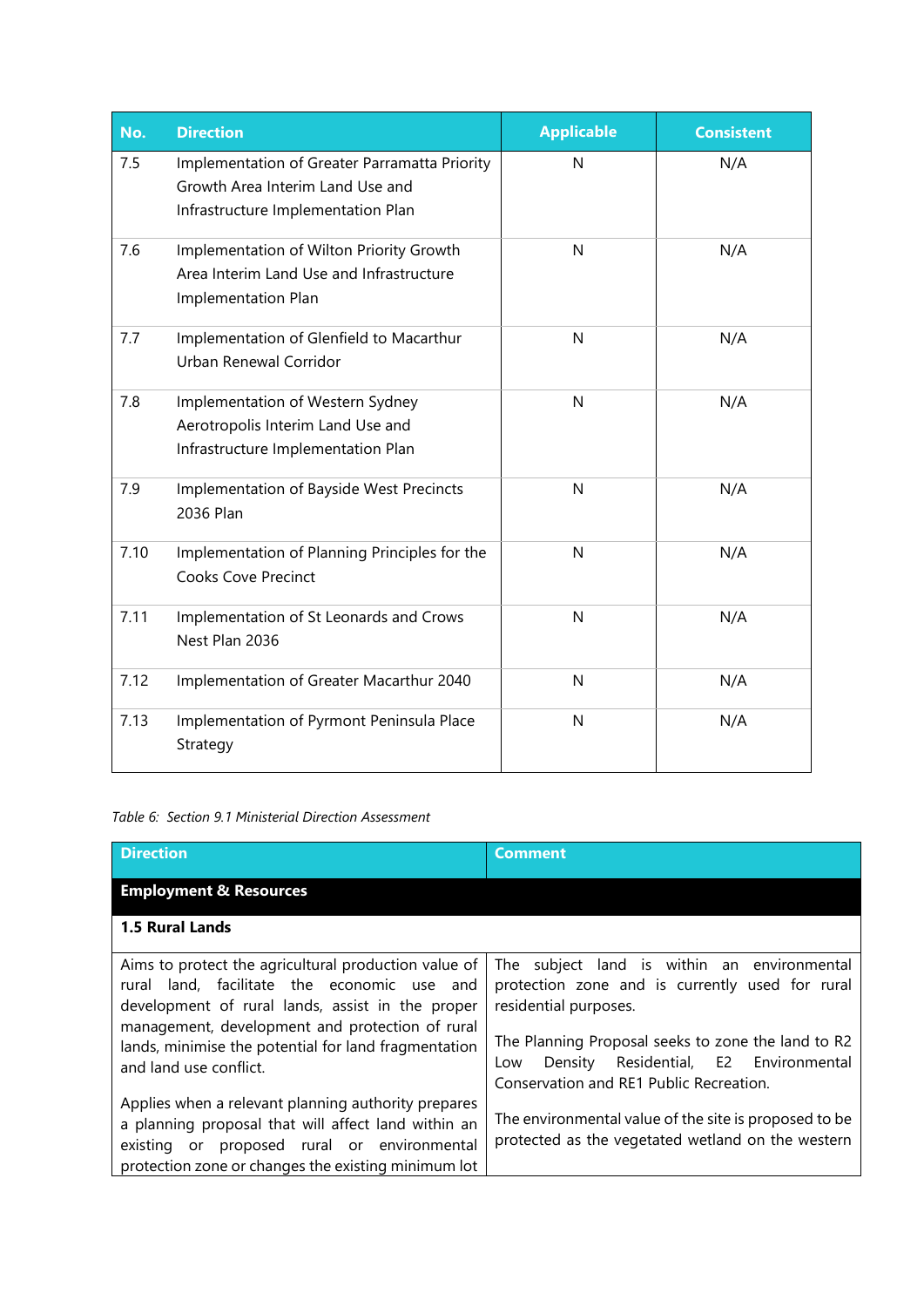| <b>Direction</b>                                                                                                                                                                                                                                                                                                                                                                                                                                                                                                                                                                                                                                                                                                                                                                                               | <b>Comment</b>                                                                                                                                                                                                                                                                                                                                                                                                                                                                                                                                                                                                                                                                                                                                                                                                                                                                                                                                                                                                                                                                                                                                                                                                                                                |
|----------------------------------------------------------------------------------------------------------------------------------------------------------------------------------------------------------------------------------------------------------------------------------------------------------------------------------------------------------------------------------------------------------------------------------------------------------------------------------------------------------------------------------------------------------------------------------------------------------------------------------------------------------------------------------------------------------------------------------------------------------------------------------------------------------------|---------------------------------------------------------------------------------------------------------------------------------------------------------------------------------------------------------------------------------------------------------------------------------------------------------------------------------------------------------------------------------------------------------------------------------------------------------------------------------------------------------------------------------------------------------------------------------------------------------------------------------------------------------------------------------------------------------------------------------------------------------------------------------------------------------------------------------------------------------------------------------------------------------------------------------------------------------------------------------------------------------------------------------------------------------------------------------------------------------------------------------------------------------------------------------------------------------------------------------------------------------------|
| size on land within a rural or environmental<br>protection zone.                                                                                                                                                                                                                                                                                                                                                                                                                                                                                                                                                                                                                                                                                                                                               | part of the site is proposed to be zoned E2<br>Environmental Conservation.                                                                                                                                                                                                                                                                                                                                                                                                                                                                                                                                                                                                                                                                                                                                                                                                                                                                                                                                                                                                                                                                                                                                                                                    |
| A Planning Proposal must be consistent with any<br>applicable strategic plan, identify and protect<br>environmental values, consider the natural and<br>physical constraints of the land, consider measures<br>to minimise fragmentation of rural land and reduce<br>the risk of land use conflict, consider the social,<br>economic and environmental interests of the<br>community. Where the Planning Proposal is for rural<br>residential purposes; is appropriately located taking<br>into account the availability of human services, utility<br>infrastructure, transport and proximity to existing<br>centres; and is necessary taking account of existing<br>and future demand and supply of rural residential<br>land.                                                                               | The planning proposal has to also consider any<br>natural and physical constraints on the land. As the<br>subject land is affected by overland flow, satisfactory<br>measures are to be included in the accompanying<br>DCP to address this issue.<br>The Planning Proposal is consistent with this<br>Direction.                                                                                                                                                                                                                                                                                                                                                                                                                                                                                                                                                                                                                                                                                                                                                                                                                                                                                                                                             |
| <b>Environment &amp; Heritage</b>                                                                                                                                                                                                                                                                                                                                                                                                                                                                                                                                                                                                                                                                                                                                                                              |                                                                                                                                                                                                                                                                                                                                                                                                                                                                                                                                                                                                                                                                                                                                                                                                                                                                                                                                                                                                                                                                                                                                                                                                                                                               |
| 2.1 Environmental Protection Zones                                                                                                                                                                                                                                                                                                                                                                                                                                                                                                                                                                                                                                                                                                                                                                             |                                                                                                                                                                                                                                                                                                                                                                                                                                                                                                                                                                                                                                                                                                                                                                                                                                                                                                                                                                                                                                                                                                                                                                                                                                                               |
| Aims to protect and conserve environmentally<br>sensitive areas.<br>Applies when the relevant planning authority<br>prepares a planning proposal.<br>A planning proposal must include provisions that<br>facilitate the protection and conservation of<br>environmentally sensitive areas.<br>A planning proposal that applies to land within an<br>environment protection zone or land otherwise<br>identified for environment protection purposes in a<br>LEP must not reduce the environmental protection<br>standards that apply to the land (including by<br>modifying development standards that apply to the<br>land). This requirement does not apply to a change<br>to a development standard for minimum lot size for<br>a dwelling in accordance with clause (5) of Direction<br>1.5 "Rural Lands". | The land fronting the Central Coast Highway is zoned<br>7(c2) it comprises 32 residential sized lots, therefore<br>does not have the character of an Environmental<br>Protection zone. Conversely the western part of Lot<br>522 DP 1077907 and the northern part of Lot 3 DP<br>1000694 contain an Estuarine Paperbark Scrub<br>Forest community which is identified as an EEC. The<br>objective of this Direction is to protect and conserve<br>environmentally sensitive areas. To be consistent<br>with this Direction this environmentally sensitive area<br>is to be protected by being zoned to E2.<br>The land to the west of the existing houses fronting<br>the Highway does not exhibit any environmentally<br>significant stands of vegetation hence the Planning<br>Proposal would not reduce the environmental<br>protection standards applying to the land. However,<br>zoning the land to a more intensive zone has the<br>potential to adversely impact the adjacent<br>vegetation on the western side of Bakali Road if<br>runoff is not detained. However, it is Council's policy<br>that all stormwater runoff is detained and released at<br>pre-development flows. Such requirements will also<br>be included in the site-specific DCP. |
| <b>2.2 Coastal Protection</b>                                                                                                                                                                                                                                                                                                                                                                                                                                                                                                                                                                                                                                                                                                                                                                                  |                                                                                                                                                                                                                                                                                                                                                                                                                                                                                                                                                                                                                                                                                                                                                                                                                                                                                                                                                                                                                                                                                                                                                                                                                                                               |
| Aims to protect and manage coastal areas of NSW.                                                                                                                                                                                                                                                                                                                                                                                                                                                                                                                                                                                                                                                                                                                                                               | The objects of the Coastal Management Act 2016 are<br>to manage the coastal environment of New South                                                                                                                                                                                                                                                                                                                                                                                                                                                                                                                                                                                                                                                                                                                                                                                                                                                                                                                                                                                                                                                                                                                                                          |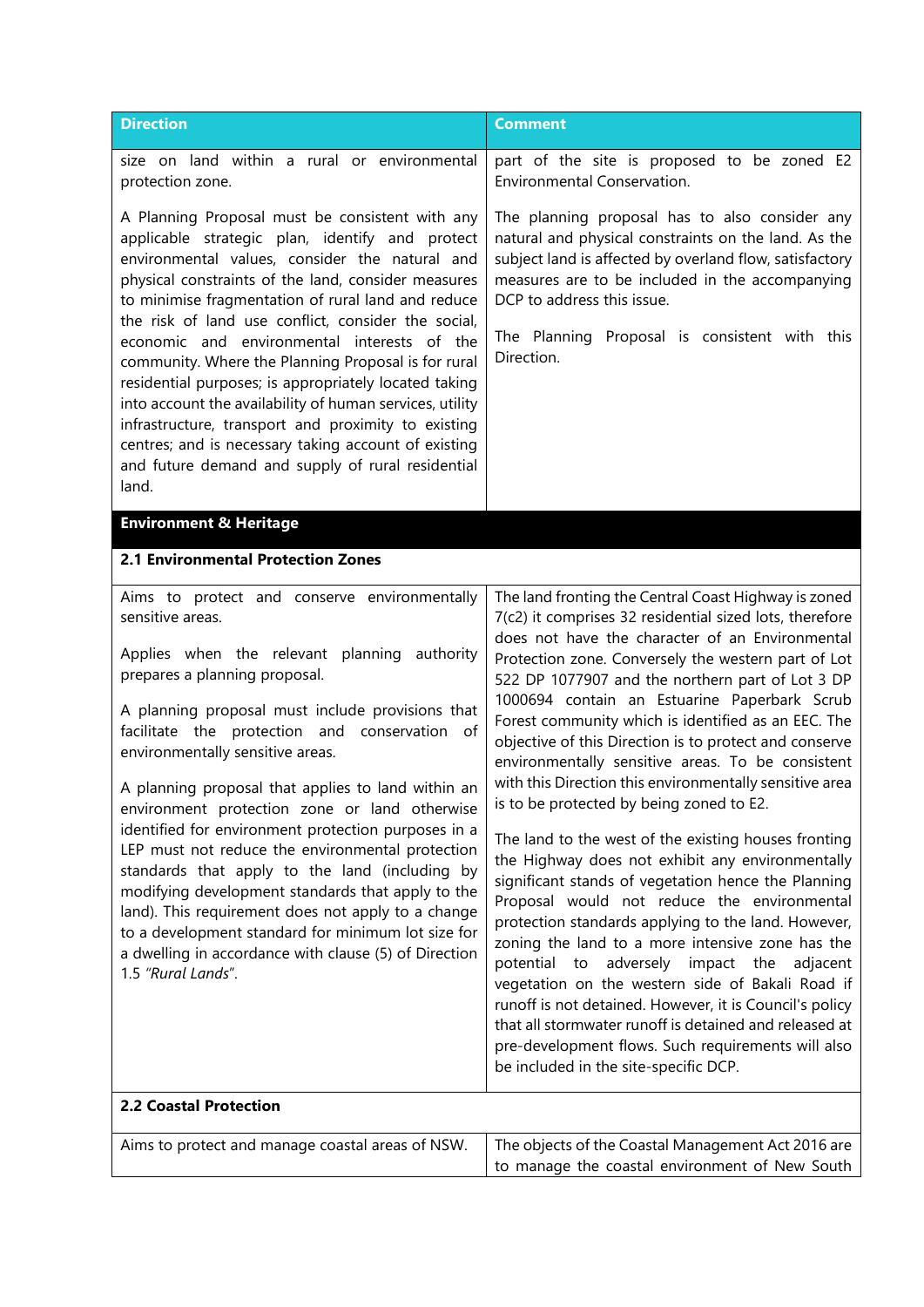| <b>Direction</b>                                                                                                                                                                                                                                                                                                                                                                                                                                                                                                                                                                                                                                                                                                                                                                                               | <b>Comment</b>                                                                                                                                                                                                                                                                                                                                                                                                                                                                                                                                                                                                                                                                                                                                                                                                                                                                                                                                                                                                                                                                                                                                                                                                                                                                                                                                                                                                                                                                                                                                                                                                                                                                                                                                                                                                                                                                                                                                                                                                                                                                                                |
|----------------------------------------------------------------------------------------------------------------------------------------------------------------------------------------------------------------------------------------------------------------------------------------------------------------------------------------------------------------------------------------------------------------------------------------------------------------------------------------------------------------------------------------------------------------------------------------------------------------------------------------------------------------------------------------------------------------------------------------------------------------------------------------------------------------|---------------------------------------------------------------------------------------------------------------------------------------------------------------------------------------------------------------------------------------------------------------------------------------------------------------------------------------------------------------------------------------------------------------------------------------------------------------------------------------------------------------------------------------------------------------------------------------------------------------------------------------------------------------------------------------------------------------------------------------------------------------------------------------------------------------------------------------------------------------------------------------------------------------------------------------------------------------------------------------------------------------------------------------------------------------------------------------------------------------------------------------------------------------------------------------------------------------------------------------------------------------------------------------------------------------------------------------------------------------------------------------------------------------------------------------------------------------------------------------------------------------------------------------------------------------------------------------------------------------------------------------------------------------------------------------------------------------------------------------------------------------------------------------------------------------------------------------------------------------------------------------------------------------------------------------------------------------------------------------------------------------------------------------------------------------------------------------------------------------|
| Applies when a relevant planning authority prepares<br>a planning proposal that applies to land within the<br>coastal zone as identified by SEPP (Coastal<br>Management) 2018.                                                                                                                                                                                                                                                                                                                                                                                                                                                                                                                                                                                                                                 | Wales in a manner consistent with the principles of<br>ecologically sustainable development for the social,<br>cultural and economic well-being of the people of<br>the State.                                                                                                                                                                                                                                                                                                                                                                                                                                                                                                                                                                                                                                                                                                                                                                                                                                                                                                                                                                                                                                                                                                                                                                                                                                                                                                                                                                                                                                                                                                                                                                                                                                                                                                                                                                                                                                                                                                                                |
| A planning proposal must include provisions that<br>give effect to and are consistent with:<br>the objects of the Coastal Management Act<br>(a)<br>2016 and the objectives of the of the relevant coastal<br>management areas, and<br>the NSW Coastal Management Manual and<br>(b)<br>associated toolkit,<br>the NSW Coastal Design Guidelines 2003.<br>(c)<br>A planning proposal must not rezone land which<br>would enable increased development or more<br>intensive land use on land:<br>within a coastal vulnerability area identified by<br>(a)<br>the SEPP (Coastal Management) 2018, or<br>that has been identified as land affected by<br>(b)<br>current or future coastal hazard in a LEP or DCP, or a<br>study or assessment undertaken by a public<br>authority or a relevant planning authority. | The southern part of the subject land (part of Lot 1<br>DP 1000694 and Lots 1-8 DP 23283) is located within<br>the coastal zone. The rezoning of the 8 existing lots<br>fronting the Central Coast Highway to R2 reflects the<br>existing subdivision and is considered consistent<br>with the Coastal Management Act. The rezoning of<br>Lot 1 DP 1000694 and the resultant subdivision<br>would not adversely affect significant stands of<br>vegetation or adversely impact on the ecological<br>quality of the coastal zone in this locality. Future<br>development would be required to comply with<br>Council's requirement to detain stormwater on-site<br>so runoff is released at pre-development flows thus<br>ensuring no adverse effect on Wamberal Lagoon or<br>the ecological integrity and biological diversity of<br>vegetation and habitat downstream.<br>The NSW Coastline Management Manual provides<br>"information to assist present and potential users<br>and occupiers of the coastline to understand the<br>nature of coastline hazards and the options available<br>for their management." As the site is not subject to<br>immediate coastal processes it is not relevant to the<br>Planning Proposal.<br>The Coastal Design Guidelines relates to design of<br>dwellings and location of new settlements and is not<br>strictly relevant to this Planning Proposal. The<br>following objectives are however pertinent to this<br>Planning Proposal:<br>To protect and enhance the cultural,<br>ecological and visual characteristics of a<br>locality.<br>To limit coastal sprawl by establishing<br>separation<br>and<br>greenbelts<br>between<br>settlements.<br>To integrate new development<br>with<br>surrounding land uses.<br>To encourage new coastal settlements to be<br>appropriately located.<br>To create neighbourhoods centred around<br>$\overline{\phantom{0}}$<br>services and facilities.<br>Zoning the 8 lots fronting the Central Coast Highway<br>to Residential is consistent with the existing visual<br>characteristics of the locality. Zoning Lot 1 DP |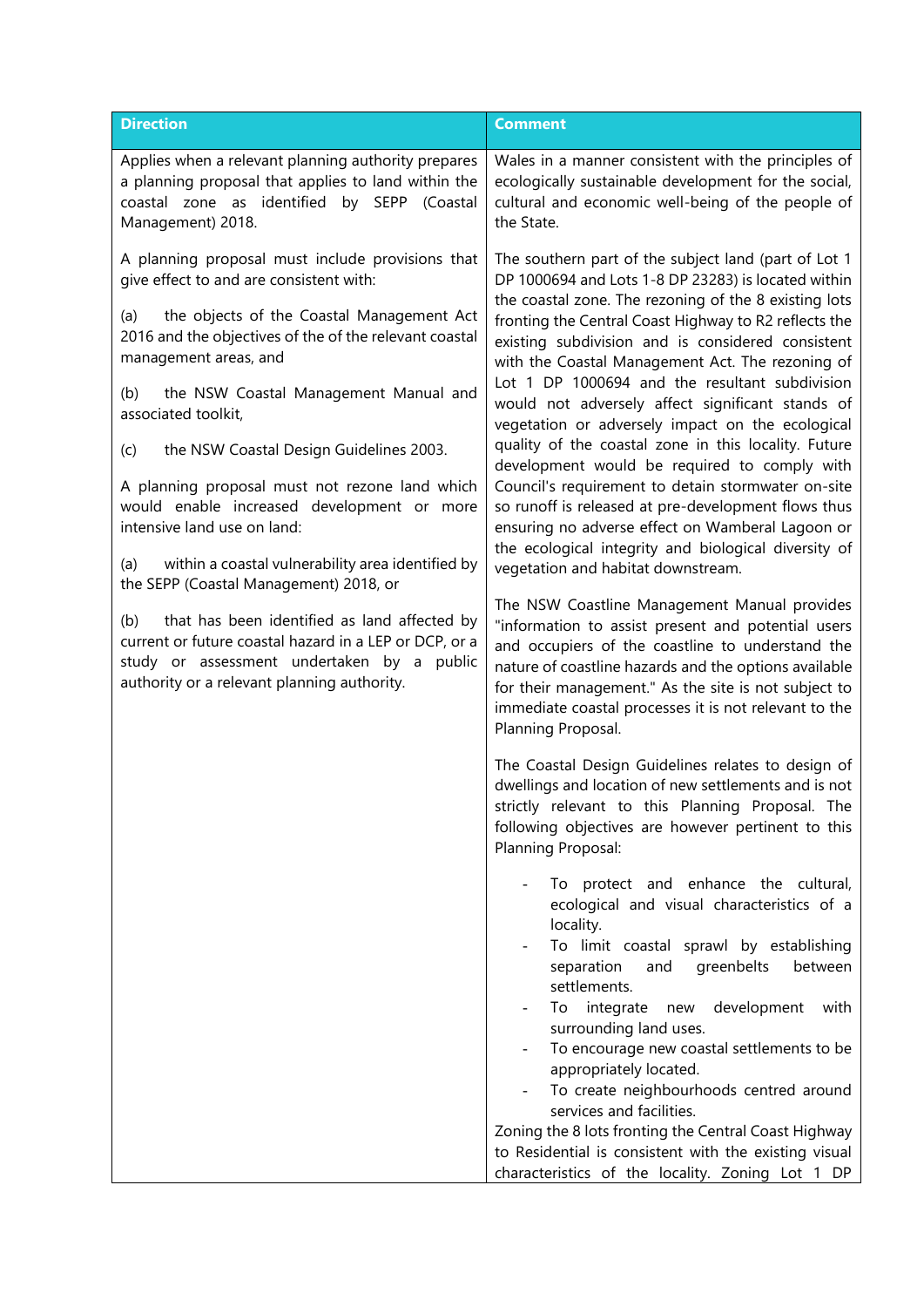| <b>Direction</b>                                                                                                                                                                                                                                                                                                                                                                                                                                                                                                                                                                                                                                                                                                                                                                | <b>Comment</b>                                                                                                                                                                                                                                                                                                                                                                                                                                                                                                                                                                                                                                                              |
|---------------------------------------------------------------------------------------------------------------------------------------------------------------------------------------------------------------------------------------------------------------------------------------------------------------------------------------------------------------------------------------------------------------------------------------------------------------------------------------------------------------------------------------------------------------------------------------------------------------------------------------------------------------------------------------------------------------------------------------------------------------------------------|-----------------------------------------------------------------------------------------------------------------------------------------------------------------------------------------------------------------------------------------------------------------------------------------------------------------------------------------------------------------------------------------------------------------------------------------------------------------------------------------------------------------------------------------------------------------------------------------------------------------------------------------------------------------------------|
|                                                                                                                                                                                                                                                                                                                                                                                                                                                                                                                                                                                                                                                                                                                                                                                 | 1000694 to Residential is appropriate given the<br>physical character of the land and access to services<br>and facilities.                                                                                                                                                                                                                                                                                                                                                                                                                                                                                                                                                 |
| 2.3 Heritage Conservation                                                                                                                                                                                                                                                                                                                                                                                                                                                                                                                                                                                                                                                                                                                                                       |                                                                                                                                                                                                                                                                                                                                                                                                                                                                                                                                                                                                                                                                             |
| Aims to conserve items, areas, objects and places of<br>environmental heritage significance and indigenous<br>heritage significance.<br>Applies when the relevant planning<br>authority<br>prepares a planning proposal.<br>A planning proposal must contain provisions that<br>facilitate the conservation of items, places, buildings,<br>works, relics, moveable objects or precincts of<br>environmental heritage significance to an area, in<br>relation to the historical, scientific, cultural, social<br>archaeological, architectural, natural or aesthetic<br>value of the item, area, object or place, identified in<br>a study of the environmental heritage of the area.<br>This includes items, areas, objects and places of<br>indigenous heritage significance. | An Aboriginal Cultural Heritage Assessment was<br>undertaken and identified a high level of ground<br>disturbance associated with the subdivision and<br>development of the Project Area including land<br>clearing, the construction of a power easement, access<br>roads<br>services and landscaping.<br>and<br><b>These</b><br>disturbances has disturbed and removed sections of<br>the A horizon, which is associated with the potential<br>for Aboriginal objects.<br>The search of the AHIMS database identified no<br>registered Aboriginal objects within the Project Area.<br>The Project Area is assessed to be of low Aboriginal<br>archaeological sensitivity. |
| 2.6 Remediation of Contaminated Land                                                                                                                                                                                                                                                                                                                                                                                                                                                                                                                                                                                                                                                                                                                                            |                                                                                                                                                                                                                                                                                                                                                                                                                                                                                                                                                                                                                                                                             |
| Aims to reduce the risk of harm to human health and<br>the environment by ensuring that contamination and<br>remediation are considered by planning proposal<br>authorities.<br>Applies to:                                                                                                                                                                                                                                                                                                                                                                                                                                                                                                                                                                                     | Council's aerial photographic record does not show<br>any use being carried out that is listed in Table 1<br>Contaminated Land Planning Guidelines. However,<br>the 1957 and 1964 aerial photos show the existence<br>of several agricultural sheds on the site. The land has<br>since been developed for rural-residential housing.                                                                                                                                                                                                                                                                                                                                        |
| (a) land that is within an investigation area within the<br>meaning of the Contaminated Land Management<br>Act 1997,                                                                                                                                                                                                                                                                                                                                                                                                                                                                                                                                                                                                                                                            | The Urban Capability Assessment, in relation to<br>contamination, concluded that the potential risk of<br>contamination is low as set out below.                                                                                                                                                                                                                                                                                                                                                                                                                                                                                                                            |
| (b) land on which development for a purpose<br>referred to in Table 1 to the contaminated land<br>planning guidelines is being, or is known to have<br>been, carried out,                                                                                                                                                                                                                                                                                                                                                                                                                                                                                                                                                                                                       | Based on the site inspection, the desktop study and<br>limited testing it is suggested that the overall potential<br>risk of contamination at the site would be low and<br>contamination is not considered to pose a constraint<br>to the proposed residential development. Removal of<br>asbestos containing material by an accredited<br>hygienist is required and the affected area must be<br>validated following the removal. Screening and off-<br>site disposal of dumped anthropogenic materials<br>within fill material and localised areas across the site<br>will also be required.                                                                              |
| (c) the extent to which it is proposed to carry out<br>development on it for residential, educational,<br>recreational or childcare purposes, or for the<br>purposes of a hospital - land:                                                                                                                                                                                                                                                                                                                                                                                                                                                                                                                                                                                      |                                                                                                                                                                                                                                                                                                                                                                                                                                                                                                                                                                                                                                                                             |
| (i) in relation to which there is no knowledge (or<br>knowledge)<br>incomplete<br>as<br>to<br>whether<br>development for a purpose referred to in Table 1<br>to the contaminated land planning guidelines has<br>been carried out, and                                                                                                                                                                                                                                                                                                                                                                                                                                                                                                                                          |                                                                                                                                                                                                                                                                                                                                                                                                                                                                                                                                                                                                                                                                             |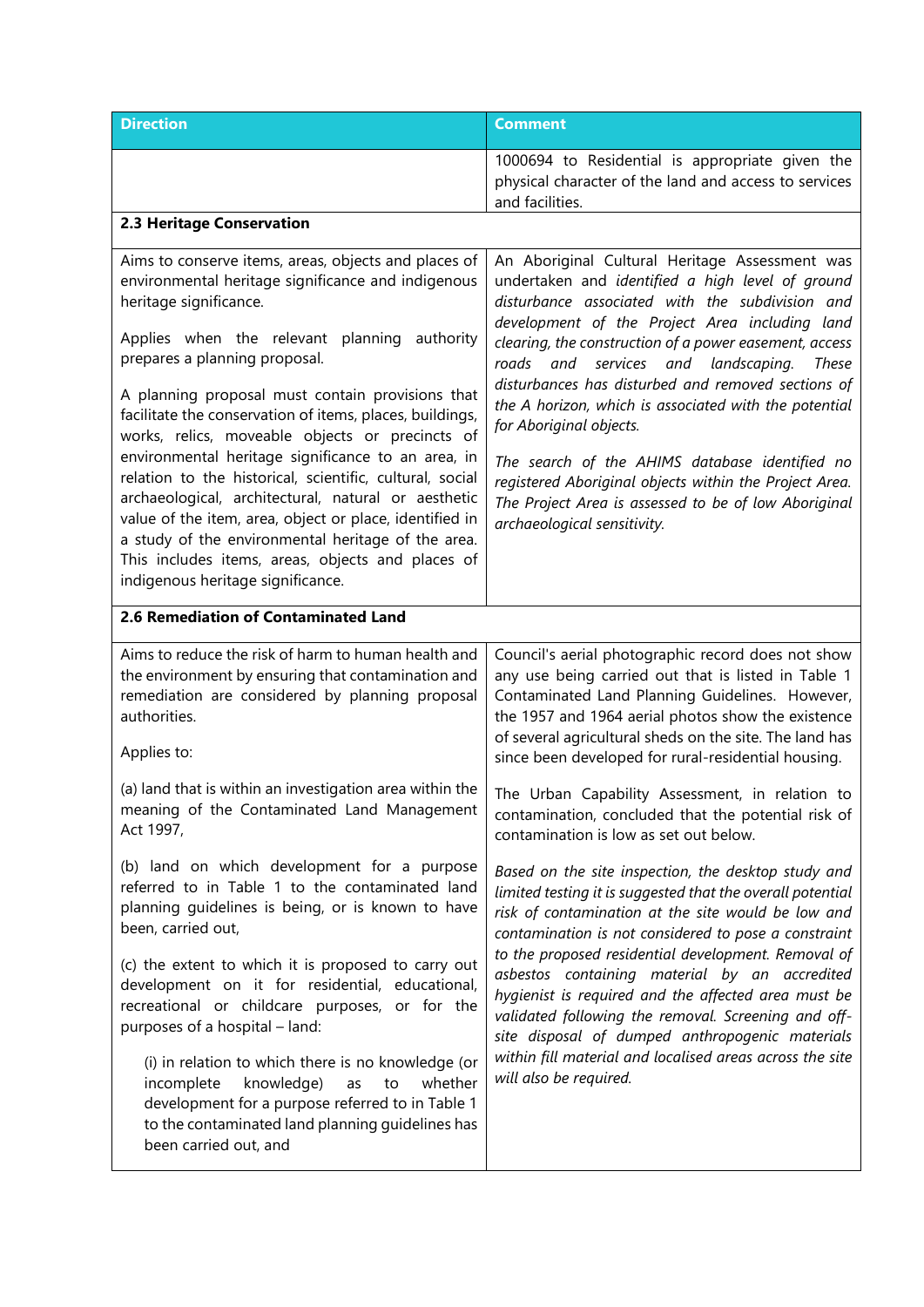| <b>Direction</b>                                                                                                                                                                                                                                                                                                                                                                                                                                                                                                                                                                                                         | <b>Comment</b>                                                                                                                                                                                                                                                                                                                                                                                                                                                                                                                                                                                                                                                                                                                                                           |
|--------------------------------------------------------------------------------------------------------------------------------------------------------------------------------------------------------------------------------------------------------------------------------------------------------------------------------------------------------------------------------------------------------------------------------------------------------------------------------------------------------------------------------------------------------------------------------------------------------------------------|--------------------------------------------------------------------------------------------------------------------------------------------------------------------------------------------------------------------------------------------------------------------------------------------------------------------------------------------------------------------------------------------------------------------------------------------------------------------------------------------------------------------------------------------------------------------------------------------------------------------------------------------------------------------------------------------------------------------------------------------------------------------------|
| (ii) on which it would have been lawful to carry<br>out such development during any period in<br>respect of which there is no knowledge (or<br>incomplete knowledge).                                                                                                                                                                                                                                                                                                                                                                                                                                                    |                                                                                                                                                                                                                                                                                                                                                                                                                                                                                                                                                                                                                                                                                                                                                                          |
| <b>Housing, Infrastructure and Urban Development</b>                                                                                                                                                                                                                                                                                                                                                                                                                                                                                                                                                                     |                                                                                                                                                                                                                                                                                                                                                                                                                                                                                                                                                                                                                                                                                                                                                                          |
| <b>3.1 Residential Zones</b>                                                                                                                                                                                                                                                                                                                                                                                                                                                                                                                                                                                             |                                                                                                                                                                                                                                                                                                                                                                                                                                                                                                                                                                                                                                                                                                                                                                          |
| Aims to encourage a variety of housing choice, to<br>make efficient use of existing infrastructure and<br>services, ensure new housing has appropriate access<br>to infrastructure and services, and to minimise the<br>impact of residential development<br>on<br>the<br>environment.                                                                                                                                                                                                                                                                                                                                   | The proposed R2 zone is consistent with the zoning<br>of residential land in the locality and will make<br>efficient use of existing infrastructure and services in<br>the locality. The low density residential zone will not<br>permit the broad range of housing types as is<br>permitted in the medium density residential zones.                                                                                                                                                                                                                                                                                                                                                                                                                                    |
| This Direction applies when a planning proposal<br>affects land within an existing or proposed<br>The draft LEP shall include<br>residential zone.<br>provisions that will broaden the choice of building<br>types, make more efficient use of existing<br>infrastructure and services, reduce the consumption<br>of land for housing on the urban fringe and be of<br>good design. The Direction also requires that<br>residential development is not permitted until land is<br>adequately serviced (or arrangements satisfactory to<br>the council, or other appropriate authority, have<br>been made to service it). | The Planning Proposal to rezone the land to R2 will<br>permit the range of housing permitted in the R2 zone<br>such as dwelling houses, seniors housing (under<br>SEPP Housing for Seniors or People with a Disability)<br>and secondary dwellings (under SEPP Affordable<br>Rental Housing). However, given the fragmented<br>nature of the existing land ownership and the<br>existing dwellings on the land it is unlikely that the<br>land would be used for substantial development<br>such as seniors housing.<br>The land is serviced by water and sewer however<br>due to the additional loads created by the proposed<br>rezoning and subsequent development,<br>contributions will have to be made towards the<br>augmentation of the water and sewer systems. |
| <b>3.3 Home Occupations</b>                                                                                                                                                                                                                                                                                                                                                                                                                                                                                                                                                                                              |                                                                                                                                                                                                                                                                                                                                                                                                                                                                                                                                                                                                                                                                                                                                                                          |
| Aims to encourage the carrying out of low impact<br>small business in dwelling houses.<br>Applies when the relevant planning authority<br>prepares a planning proposal.                                                                                                                                                                                                                                                                                                                                                                                                                                                  | The proposal does not impact on the permissibility<br>of home occupations.                                                                                                                                                                                                                                                                                                                                                                                                                                                                                                                                                                                                                                                                                               |
| 3.4 Integrating Land Use and Transport                                                                                                                                                                                                                                                                                                                                                                                                                                                                                                                                                                                   |                                                                                                                                                                                                                                                                                                                                                                                                                                                                                                                                                                                                                                                                                                                                                                          |
| Aims to ensure that urban structures, building forms,<br>land use locations, development designs, subdivision<br>and street layouts to achieve: improving access to<br>housing, jobs and services by walking, cycling and<br>public transport; increasing choice of available<br>transport and reducing transport on cars; reducing<br>travel demand; supporting efficient and viable public<br>transport services;<br>and provide for efficient<br>movement of freight.                                                                                                                                                 | The subject site is located with easy access to the<br>Central Coast Highway which is the major arterial<br>road connecting the coastal communities with<br>regular and frequent bus services to Bateau Bay,<br>Erina Fair and Gosford City Centre.                                                                                                                                                                                                                                                                                                                                                                                                                                                                                                                      |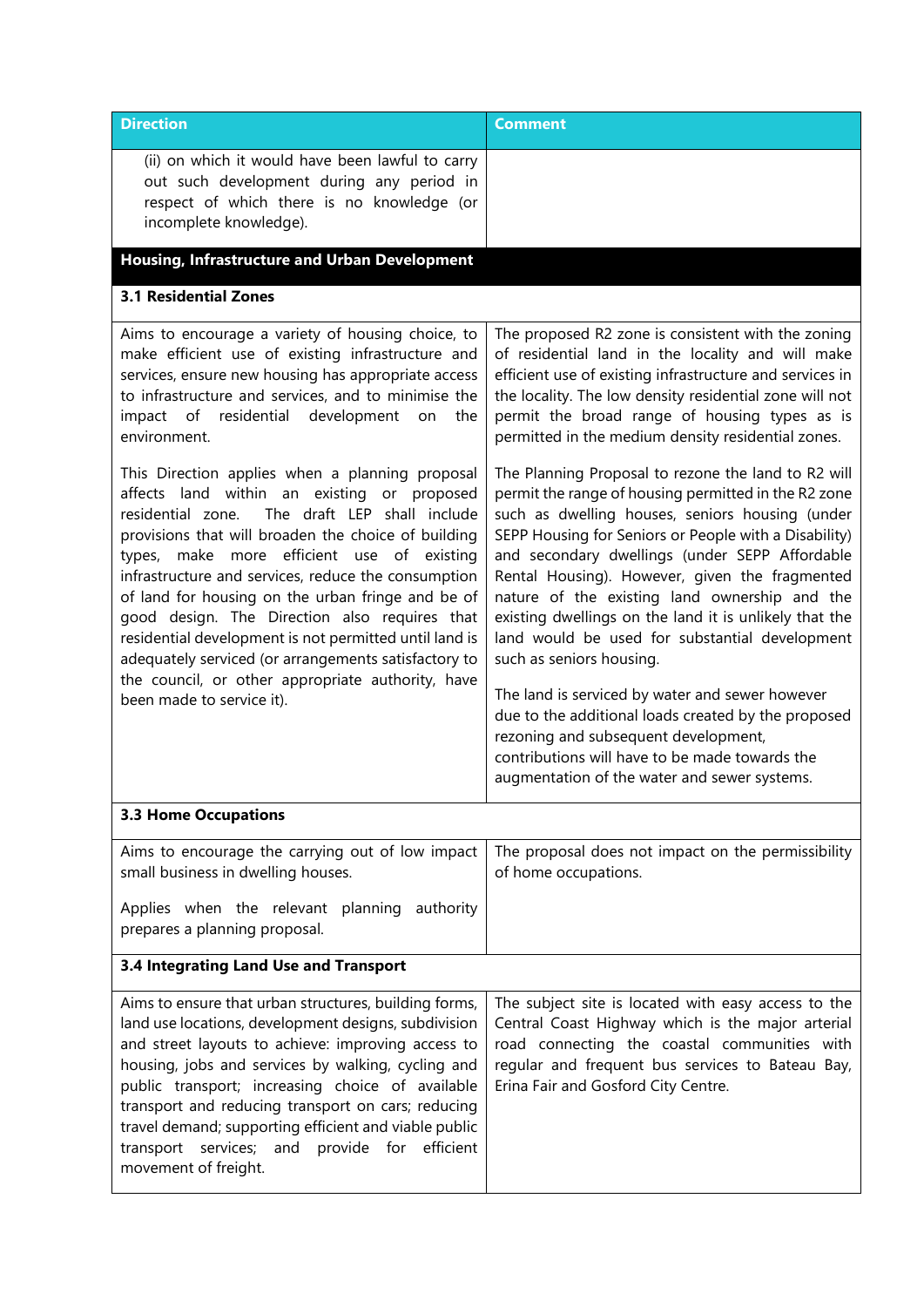| <b>Direction</b>                                                                                                                                                                                                                                                                                                                                                                                                                                                                                                                                                        | <b>Comment</b>                                                                                                                                                                                                                                                                                                                                                                                                                                                                                                                                                                                                                                                                                                                                                                                                                                                                                                                                                                                                                                                            |
|-------------------------------------------------------------------------------------------------------------------------------------------------------------------------------------------------------------------------------------------------------------------------------------------------------------------------------------------------------------------------------------------------------------------------------------------------------------------------------------------------------------------------------------------------------------------------|---------------------------------------------------------------------------------------------------------------------------------------------------------------------------------------------------------------------------------------------------------------------------------------------------------------------------------------------------------------------------------------------------------------------------------------------------------------------------------------------------------------------------------------------------------------------------------------------------------------------------------------------------------------------------------------------------------------------------------------------------------------------------------------------------------------------------------------------------------------------------------------------------------------------------------------------------------------------------------------------------------------------------------------------------------------------------|
| Applies when a planning proposal creates alters or<br>moves a zone or provision relating to urban land,<br>including land zoned for residential, business,<br>industrial, village or tourist purposes.                                                                                                                                                                                                                                                                                                                                                                  |                                                                                                                                                                                                                                                                                                                                                                                                                                                                                                                                                                                                                                                                                                                                                                                                                                                                                                                                                                                                                                                                           |
| <b>Hazard &amp; Risk</b>                                                                                                                                                                                                                                                                                                                                                                                                                                                                                                                                                |                                                                                                                                                                                                                                                                                                                                                                                                                                                                                                                                                                                                                                                                                                                                                                                                                                                                                                                                                                                                                                                                           |
| <b>4.1 Acid Sulfate Soils</b>                                                                                                                                                                                                                                                                                                                                                                                                                                                                                                                                           |                                                                                                                                                                                                                                                                                                                                                                                                                                                                                                                                                                                                                                                                                                                                                                                                                                                                                                                                                                                                                                                                           |
| Aims to avoid significant adverse environmental<br>impacts from the use of land that has a probability of<br>containing acid sulfate soils.<br>Applies when a relevant planning authority prepares<br>a planning proposal that will apply to land having a<br>probability of containing acid sulfate soils.                                                                                                                                                                                                                                                             | The Acid Sulfate Soils Planning Maps indicate that<br>the subject land is within Class 5. The Acid Sulfate<br>Soil map layer in the Gosford LEP 2014 is to be<br>updated accordingly as part of this Planning<br>Proposal.                                                                                                                                                                                                                                                                                                                                                                                                                                                                                                                                                                                                                                                                                                                                                                                                                                                |
| <b>4.3 Flood Prone Land</b>                                                                                                                                                                                                                                                                                                                                                                                                                                                                                                                                             |                                                                                                                                                                                                                                                                                                                                                                                                                                                                                                                                                                                                                                                                                                                                                                                                                                                                                                                                                                                                                                                                           |
| Aims to ensure that development of flood prone land<br>is consistent with the NSW Government's Flood<br>Prone Land Policy and the principles of the<br>Floodplain Development Manual 2005, and ensure<br>that the provisions of an LEP on flood prone land is<br>commensurate with flood hazard and includes<br>consideration of the potential flood impacts both on<br>and off the subject land.<br>Applies when a relevant planning authority prepares<br>a planning proposal that creates, removes or alters a<br>zone or a provision that affects flood prone land. | The Floodplain Development Manual, 2005 defines<br>the Flood Planning Area as the area of land below<br>the Flood Planning Level (i.e. combination of flood<br>and<br>freeboards<br>as determined<br>events<br>in<br>management studies<br>and<br>incorporated<br>in<br>management plans) and thus subject to flood related<br>development controls.<br>The zoning of the land fronting the Central Coast<br>Highway reflects the residential scale development<br>currently in existence. However, a drainage easement<br>is located on the northern boundary of one of the<br>residential sized lots (No 971) fronting the Central<br>Coast Highway and carries stormwater from the<br>Highway to the easement located on the larger 7(c2)<br>lots to the west. This residential sized lot and others<br>may be subject to secondary flows. Whilst zoning<br>these lots to Residential will not affect the existing<br>development on the lots, the R2 zone does permit<br>additional uses which may not be able to be<br>approved if the land is affected by flooding. |
|                                                                                                                                                                                                                                                                                                                                                                                                                                                                                                                                                                         | A drainage easement consisting of an overgrown,<br>open channel commences at the rear of No 971<br>Central Coast Highway and ends at the unformed<br>section of Bakali Road to the west. The open channel<br>passes through three 7(c2) zoned lots before spilling<br>out onto the unformed section of the Bakali Road.<br>Even though there is a drainage reserve on the<br>western side of Bakali Road, there is no system within<br>the drainage reserve to convey stormwater flows.                                                                                                                                                                                                                                                                                                                                                                                                                                                                                                                                                                                   |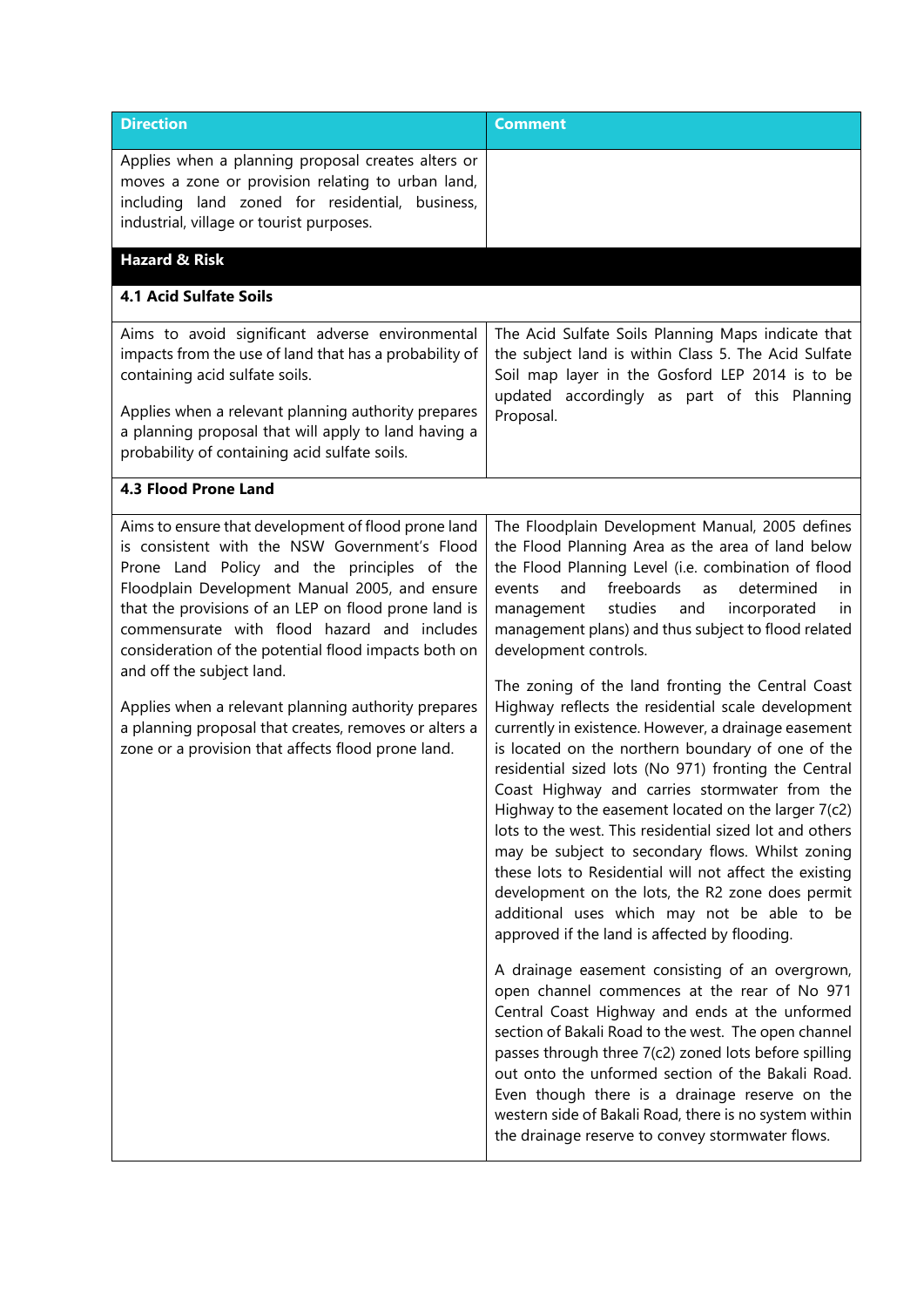| <b>Direction</b>                                                                                                                                                                                                                                                                                                                | <b>Comment</b>                                                                                                                                                                                                                                                                                                                                                                                                                                                           |
|---------------------------------------------------------------------------------------------------------------------------------------------------------------------------------------------------------------------------------------------------------------------------------------------------------------------------------|--------------------------------------------------------------------------------------------------------------------------------------------------------------------------------------------------------------------------------------------------------------------------------------------------------------------------------------------------------------------------------------------------------------------------------------------------------------------------|
|                                                                                                                                                                                                                                                                                                                                 | The existing open drainage channel is not located in<br>the lowest part of the subject land; the lowest area is<br>to the north of the channel and this grassed overland<br>flow path conveys the majority of stormwater from<br>the Highway. It is proposed to regularise this flow<br>path via an open channel of variable width in<br>accordance with Council's quidelines for such<br>drainage reserves.                                                             |
|                                                                                                                                                                                                                                                                                                                                 | This approach takes advantage of the local terrain<br>and is consistent with the guidelines and principles<br>of the Floodplain Development Manual and this<br>Direction. The specific development requirements<br>have been incorporated in the Gosford DCP Chapter<br>applying to the subject land.                                                                                                                                                                    |
| <b>4.4 Planning for Bushfire Protection</b>                                                                                                                                                                                                                                                                                     |                                                                                                                                                                                                                                                                                                                                                                                                                                                                          |
| Aims to protect life, property and the environment<br>from bushfire hazards, and encourage sound<br>management of bushfire prone areas.<br>Applies when a planning proposal affects or is in<br>proximity to land mapped as bushfire prone land.                                                                                | In the preparation of a planning proposal request,<br>the relevant planning authority must consult with the<br>Commissioner of the NSW Rural Fire Service<br>following receipt of a gateway determination.<br>The subject land is classified as Rural Fire Service<br>Category 1 Vegetation and<br>Bushfire<br>Buffer.<br>Consequently the Planning Proposal and future<br>Bushfire Assessment Report will have to be referred<br>to the Rural Fire Service for comment. |
| <b>Regional Planning</b>                                                                                                                                                                                                                                                                                                        |                                                                                                                                                                                                                                                                                                                                                                                                                                                                          |
| 5.10 Implementation of Regional Plans                                                                                                                                                                                                                                                                                           |                                                                                                                                                                                                                                                                                                                                                                                                                                                                          |
| strategy, policies, outcomes and actions contained<br>within regional strategies.<br>Applies when the relevant planning authority<br>prepares a planning proposal that is located on land<br>addressed within the Far North Regional Strategy,<br>Lower Hunter Regional Strategy, Central Coast<br>Regional Strategy, Illawarra | Aims to give legal effect to the vision, land use $\vert$ The Planning Proposal is considered to be consistent<br>with the directions and actions contained in the<br>Central Coast Regional Plan.<br>Land with high<br>environmental value is proposed to be zoned E2<br>Environmental Conservation and the proposed R2<br>Low Density Residential zone will not encroach into<br>the environmentally sensitive area.                                                   |
| <b>Local Plan Making</b>                                                                                                                                                                                                                                                                                                        |                                                                                                                                                                                                                                                                                                                                                                                                                                                                          |
| <b>6.1 Approval and Referral Requirements</b>                                                                                                                                                                                                                                                                                   |                                                                                                                                                                                                                                                                                                                                                                                                                                                                          |
| Aims to ensure that LEP provisions encourage the<br>efficient<br>and<br>appropriate<br>of<br>assessment<br>development.                                                                                                                                                                                                         | This Planning Proposal is consistent with this<br>direction as no such inclusions, or designation is<br>proposed.                                                                                                                                                                                                                                                                                                                                                        |
| This Direction requires a Planning Proposal to<br>minimise the inclusion of concurrence/consultation                                                                                                                                                                                                                            |                                                                                                                                                                                                                                                                                                                                                                                                                                                                          |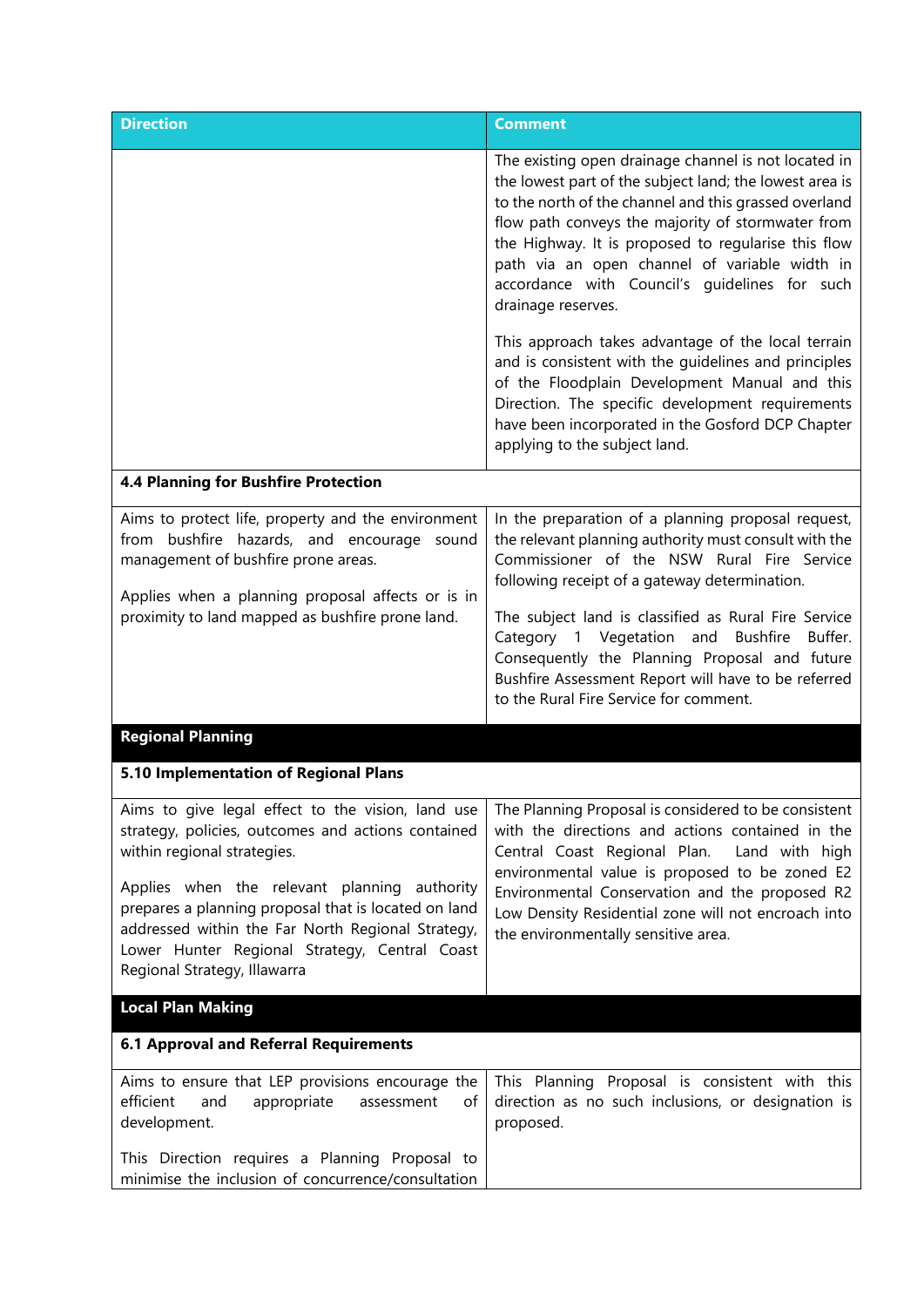| <b>Direction</b>                                                                                                                                                                                                                                                                                                                                                                                       | <b>Comment</b>                                                                                                                                                                                              |
|--------------------------------------------------------------------------------------------------------------------------------------------------------------------------------------------------------------------------------------------------------------------------------------------------------------------------------------------------------------------------------------------------------|-------------------------------------------------------------------------------------------------------------------------------------------------------------------------------------------------------------|
| provisions and not identify<br>development<br>as<br>designated development.                                                                                                                                                                                                                                                                                                                            |                                                                                                                                                                                                             |
| <b>6.2 Reserving Land for Public Purposes</b>                                                                                                                                                                                                                                                                                                                                                          |                                                                                                                                                                                                             |
| Aims to facilitate the provision of public services and<br>facilities by reserving land for public purposes and<br>facilitate the removal of reservations for public<br>purposes where the land is no longer required for<br>acquisition.                                                                                                                                                              | The Planning Proposal proposes to zone some land<br>RE1 Public Recreation which is for public purposes.<br>This has been agreed to by the relevant units of<br>Council.                                     |
| Applies when the relevant planning authority<br>prepares a planning proposal.                                                                                                                                                                                                                                                                                                                          |                                                                                                                                                                                                             |
| A planning proposal must not create, alter or reduce<br>existing zonings or reservations of land for public<br>purposes without the approval of the relevant public<br>the Director-General<br>authority<br>and<br>of the<br>Department of Planning.                                                                                                                                                   |                                                                                                                                                                                                             |
| <b>6.3 Site Specific Provisions</b>                                                                                                                                                                                                                                                                                                                                                                    |                                                                                                                                                                                                             |
| Aims to discourage unnecessarily restrictive site-<br>specific planning controls.<br>Applies when the relevant planning<br>authority<br>prepares a planning proposal to allow particular<br>development to be carried out.                                                                                                                                                                             | The Planning Proposal uses existing zones, floor<br>space ratio, height of building and lot size<br>requirements set out in the Standard Instrument LEP.<br>It is therefore consistent with this Direction. |
| The Planning Proposal must use an existing zone<br>already applying in an environmental planning<br>instrument and not impose any development<br>standards in addition to those already contained in<br>environmental<br>planning<br>instrument.<br>The<br>the<br>contain<br>shall<br>refer<br>proposal<br>not<br>or<br>to<br>drawings/concept plans that show details of the<br>proposed development. |                                                                                                                                                                                                             |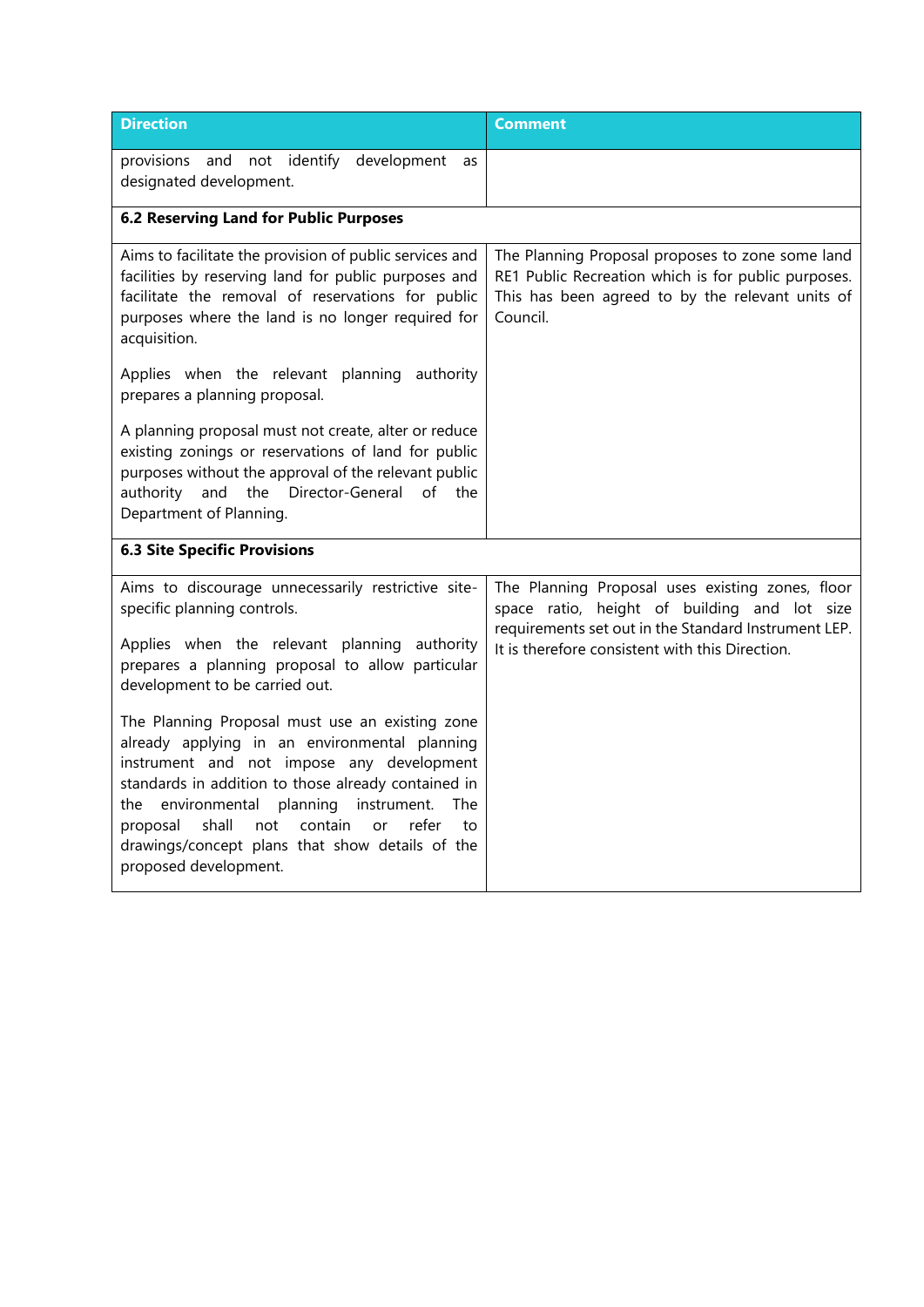## **Local Strategies and Policies**

## *Biodiversity Strategy*

The Biodiversity Strategy (2008) provides a framework and guide for the management of biodiversity in the Gosford area that is consistent with regional, state, national and international strategies, plans and policies. The following Actions in the Biodiversity Strategy are applicable to the Planning Proposal:

- *3 Environmental zoned lands need to be retained with current minimum lot area standards to enable the lot sizes to allow sufficient space for land uses to occur without loss of biodiversity.*
- *7 Focus development around existing urban centres to maintain the urban development in the existing urban footprint to protect agricultural and environmentally sensitive lands.*

The Planning Proposal is consistent with Strategy 3 in that it proposes to rationalise the residential zone along the Central Coast Highway frontage and protect all the EEC under an appropriate E2 Environmental Conservation zone. The existing rural residential land with access off Bakali Road is zoned 7(c2) Rural Small Holdings and is therefore not within the urban footprint (Strategy 7). However, this land is adjacent to urban land and subdivision/development controls are able to ensure that future development does not adversely impact on the conservation value of the 7(a) Conservation zoned land on the western side of Bakali Road.

## *Coastal Open Space System Strategy*

The COSS Strategy does not identify any part of the subject site as being required for the Coastal Open Space System. The land does adjoin Current and Proposed COSS land located on the western side of Bakali Road.

#### *Residential Strategy (Former Gosford City Council)*

The Residential Strategy states that:

*Rural Scenic Protection [7(c2)] and Rural Conservation [7(a)] zoned land are key components in creating the character of the area, as well as being significant ecological elements of Gosford. These areas should not be seen as holding zones for residential subdivision or zones that allow more intense development. The quality of the areas themselves is important with the retention of the existing balance between natural bushland and man-made rural environment a key to this quality.*

Regarding this statement the following Actions are specified:

*The determination of proposed rezonings involving Rural Scenic Protection and Conservation zoned*  land should be assessed for its effects on those aspects which are important to the natural *characteristics of Gosford. These include water quality, retention of visually important and species significant flora, the protection of significant faunal habitats and maintenance on non-urban buffers between urban areas.*

*Rural Conservation and Scenic Protection areas are an acknowledged important element in the natural characteristics of Gosford and should not be seen as "future" residential land.*

The proposed Residential zoning of the land fronting the Central Coast Highway reflects the existing residential character of the area. The proposed zoning of land accommodating an Endangered Ecological Community and which is flood liable to E2 Environmental Conservation reflects the natural characteristics of the land and is thus consistent with this strategy.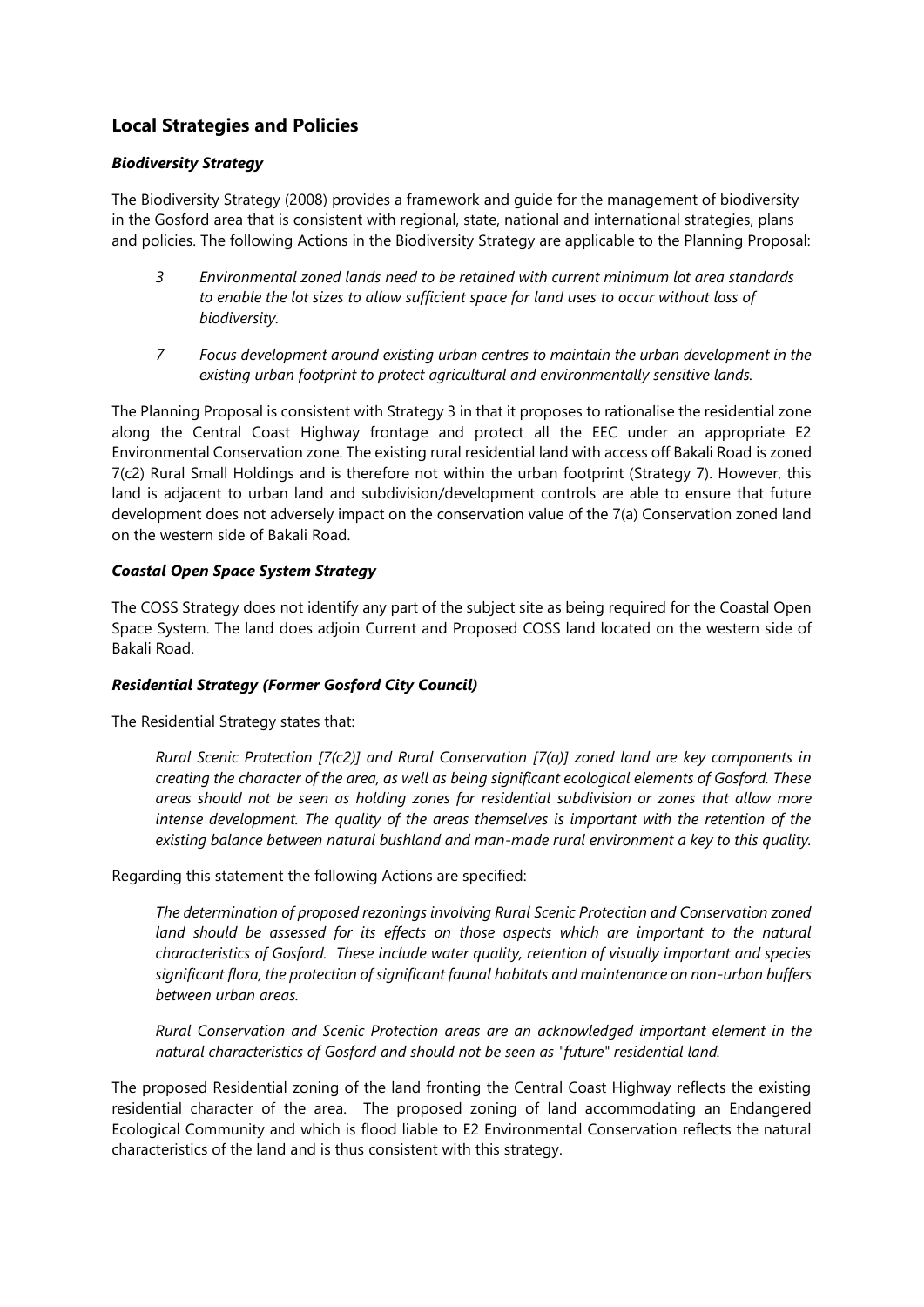The land zoned 7(c2) Rural Small Holdings to the west of the existing houses fronting the Central Coast Highway is serviced by water and sewer. Any stormwater runoff would have to be restricted to predevelopment flows so as not to adversely impact on the water quality of Wamberal Lagoon. This is addressed in the accompanying Gosford Development Control Plan 2013 (GDCP 2013).

## *Policy D2.02 – Rezoning of Land Zoned Conservation and Scenic Protection (Conservation) 7(a) / Environmental Conservation E2*

As part of the subject land is zoned 7(a), this Policy applies. The Policy objectives are:

- *1 To define objectives for the Conservation 7(a) / E2 zone to ensure the long term preservation of the scenic and environmental qualities of the region and to ensure Planning Proposals (ie LEPs) are consistent with the prescribed objectives.*
- *2 To establish criteria to be used by Council to assess requirements to prepare a Planning Proposal. (ie local environmental plan) primarily for the purpose of providing dedication of strategically environmentally/scenically important land for the community benefit in exchange for additional development rights having regard to the land's attributes pertaining to the zone boundary of the 7(a) Conservation zone / Environmental Conservation E2, but also for the purpose to alter the zone, uses, subdivision or other provisions.*

The objectives of the 7(a) zone are:

- *a The conservation and rehabilitation of areas of high environmental value.*
- *b The preservation and rehabilitation of areas of high visual and scenic quality in the natural landscape.*
- *c The provision and retention of suitable habitats for native flora and fauna.*
- *d The prohibition of development on or within proximity to significant ecosystems, including rainforests, estuarine wetlands etc.*
- *e The provision and retention of areas of visual contrast within the City, particularly the "backdrop" created by retention to the ridgelines in their natural state.*
- *f The provision of opportunities for informal recreation pursuits, such as bushwalking, picnic areas, environmental education, etc in appropriate locations.*
- *g The minimisation or prohibition of development so that the environmental and visual qualities of the natural areas are not eroded by the cumulative impact of incremental individually minor developments.*
- *h The minimisation or prohibition of development in areas that are unsuitable for development by virtue of soil erosion, land slip, slope instability, coastal erosion or bushfire hazard.*

As the north-western part of the subject land is zoned 7(a) Conservation it has been identified as having characteristics of environmental value, scenic quality and habitat for native flora and fauna. As this part of the site is proposed to be zoned E2 Environmental Conservation the conservation and preservation of the existing vegetation will be continued which is consistent with this Policy and the objectives mentioned above.

#### **Coastal Lagoons Management Plan**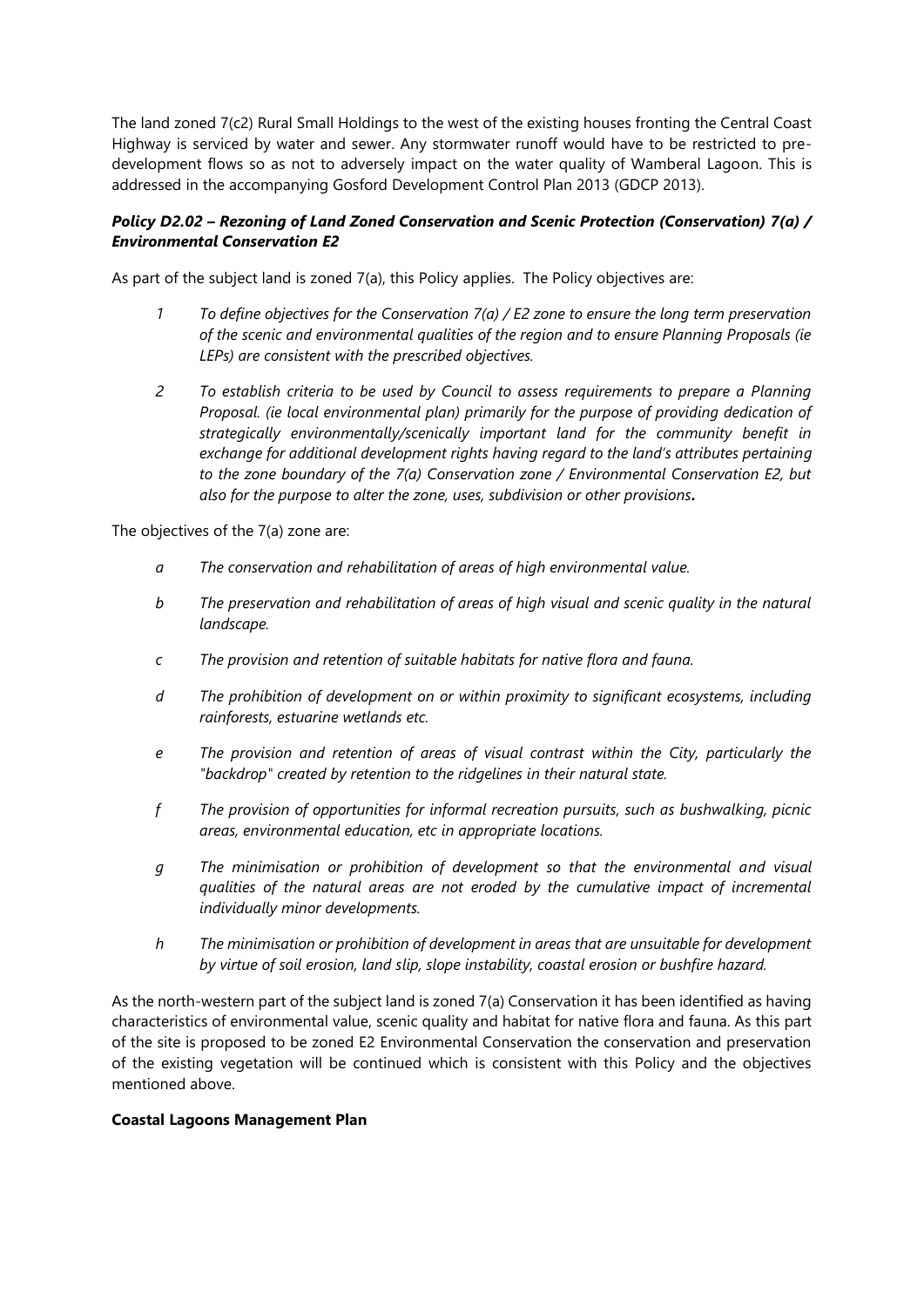The whole of the subject site is within the Wamberal Lagoon Catchment. Land on the eastern side of the Central Coast Highway is zoned R2 and drains westward through the subject site, to the adjoining land to the west that is zoned 7(a) Conservation and is identified as Existing COSS and Proposed COSS.

The Coastal Lagoons Management Plan has the following relevant strategy:

*Restrict any rezoning of land within the lagoon catchments that increases density of development.* 

The proposed residential zoning of the land fronting the Central Coast Highway reflects the residential scale development currently in existence. Although the extended residential zone to the west of the existing row of houses represents an increase in density, it is of sufficient area to accommodate erosion control and stormwater detention measures thus ensuring any threat to the water quality of Wamberal Lagoon is not exacerbated. Any future subdivision is required to be implemented in accordance with Gosford DCP 2013 with chapters relevant to water quality being Chapter 6.3 Erosion and Sedimentation Control and Chapter 6.7 Water Cycle Management. It is also proposed to specifically address water quality and drainage, as they relate to the subject land, via a new chapter in the Gosford DCP 2013.

## *Draft Coastal Zone Management Plan for Gosford Coastal Lagoons*

The Gosford Lagoons Coastal Zone Management Plan provides a strategic framework and action plan for the future management of Wamberal Lagoon, Terrigal Lagoon, Avoca Lake and Cockrone Lake. The Final Draft Coastal Zone Management Plan for Gosford Lagoons was adopted by the former Gosford Council on 9 June 2015 but is yet to be certified by the Minister for Planning. The objectives of the Coastal Zone Management Plan are outlined below:

- To improve water quality
- To improve the condition of natural bushland and riparian vegetation
- To improve water bird habitat
- To protect threatened species
- To protect aquatic and marine vegetation
- To protect wetland fauna such as fish
- To protect the educational value of Wamberal Lagoon
- To protect the flood mitigation value of the entrance management policy
- To protect the recreational swimming value (primary contact water quality)
- To protect the tourism value
- To protect indigenous cultural heritage

The whole of the subject site is within the Wamberal Lagoon Catchment. Land on the eastern side of the Central Coast Highway is zoned R2 Low Density Residential and drains westward through the subject site, to the adjoining land to the west that is zoned 7(a) Conservation and is identified as COSS land.

The proposed residential zoning of the land fronting the Central Coast Highway reflects the residential scale development currently in existence. Although the extended residential zone to the west of the existing row of houses represents an increase in density, it is of sufficient area to accommodate erosion control and stormwater detention measures thus ensuring any threat to the water quality of Wamberal Lagoon is not exacerbated. Any future subdivision is required to be implemented in accordance with